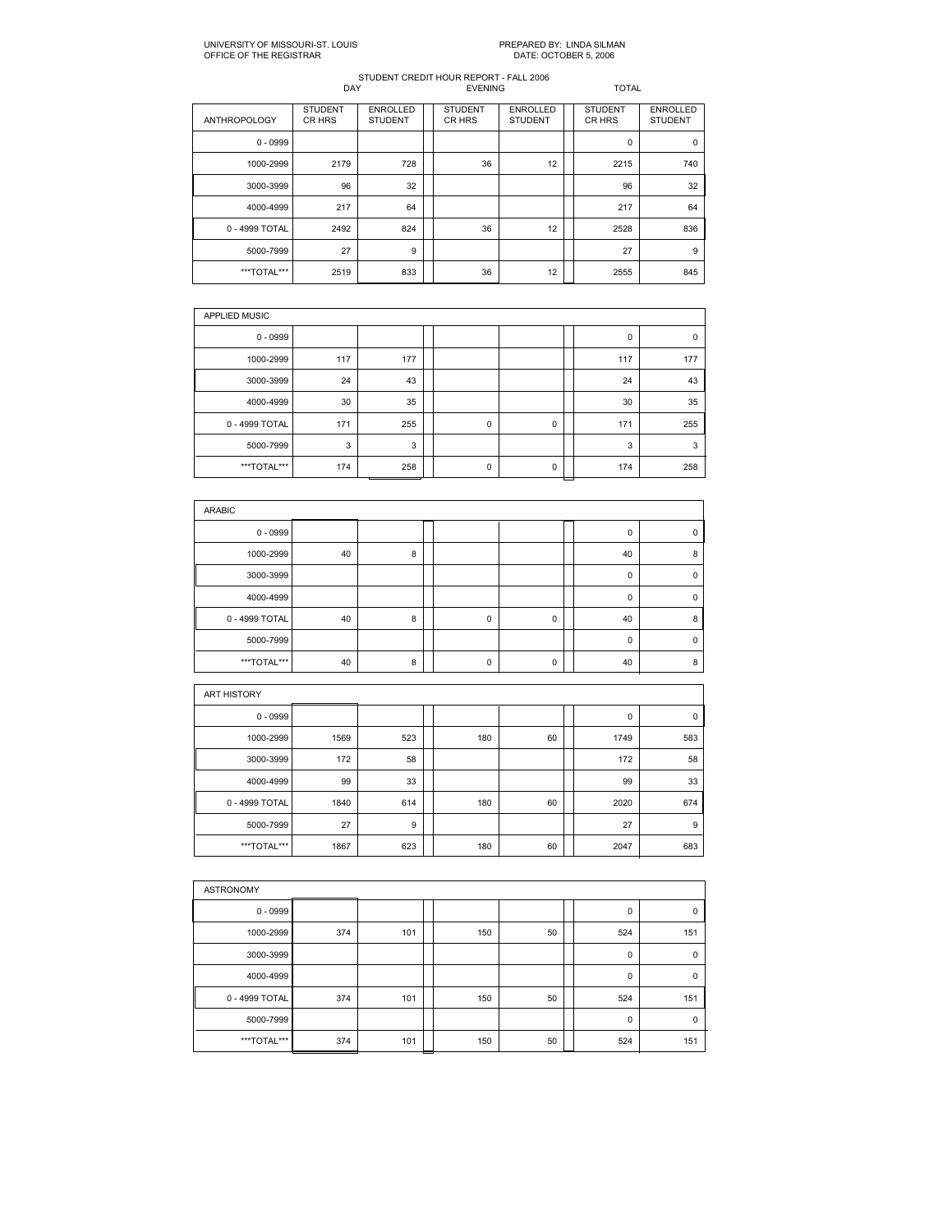### UNIVERSITY OF MISSOURIST. LOUIS PREPARED BY: LINDA SILMAN OFFICE OF THE REGISTRAR DATE: OCTOBER 5, 2006

| <b>ATM SCIENCES</b> | <b>STUDENT</b><br>CR HRS | <b>ENROLLED</b><br><b>STUDENT</b> | <b>STUDENT</b><br>CR HRS | <b>ENROLLED</b><br><b>STUDENT</b> | <b>STUDENT</b><br>CR HRS | <b>ENROLLED</b><br><b>STUDENT</b> |
|---------------------|--------------------------|-----------------------------------|--------------------------|-----------------------------------|--------------------------|-----------------------------------|
| $0 - 0999$          |                          |                                   |                          |                                   | $\mathbf 0$              | $\mathbf 0$                       |
| 1000-2999           | 52                       | 13                                |                          |                                   | 52                       | 13                                |
| 3000-3999           |                          |                                   |                          |                                   | $\Omega$                 | $\mathbf 0$                       |
| 4000-4999           |                          |                                   |                          |                                   | $\Omega$                 | 0                                 |
| 0 - 4999 TOTAL      | 52                       | 13                                | $\mathbf 0$              | 0                                 | 52                       | 13                                |
| 5000-7999           |                          |                                   |                          |                                   | $\mathbf 0$              | $\mathbf 0$                       |
| ***TOTAL***         | 52                       | 13                                | 0                        | $\Omega$                          | 52                       | 13                                |

| <b>BIOLOGY</b> |      |      |      |     |      |      |
|----------------|------|------|------|-----|------|------|
| $0 - 0999$     |      |      |      |     | 0    | 0    |
| 1000-2999      | 3281 | 1018 | 421  | 111 | 3702 | 1129 |
| 3000-3999      | 30   | 15   | 417  | 139 | 447  | 154  |
| 4000-4999      | 622  | 229  | 272  | 85  | 894  | 314  |
| 0 - 4999 TOTAL | 3933 | 1262 | 1110 | 335 | 5043 | 1597 |
| 5000-7999      | 627  | 242  |      |     | 627  | 242  |
| ***TOTAL***    | 4560 | 1504 | 1110 | 335 | 5670 | 1839 |

| <b>CHEMISTRY</b> |      |     |     |     |      |             |
|------------------|------|-----|-----|-----|------|-------------|
| $0 - 0999$       |      |     |     |     | 0    | $\mathbf 0$ |
| 1000-2999        | 1795 | 444 | 341 | 97  | 2136 | 541         |
| 3000-3999        | 102  | 46  | 60  | 35  | 162  | 81          |
| 4000-4999        | 63   | 32  | 202 | 70  | 265  | 102         |
| 0 - 4999 TOTAL   | 1960 | 522 | 603 | 202 | 2563 | 724         |
| 5000-7999        | 223  | 101 |     |     | 223  | 101         |
| ***TOTAL***      | 2183 | 623 | 603 | 202 | 2786 | 825         |

| <b>CHINESE</b> |     |                |  |   |   |  |     |                |  |  |
|----------------|-----|----------------|--|---|---|--|-----|----------------|--|--|
| $0 - 0999$     |     |                |  |   |   |  | 0   | $\Omega$       |  |  |
| 1000-2999      | 150 | 30             |  |   |   |  | 150 | 30             |  |  |
| 3000-3999      | 6   | $\overline{2}$ |  |   |   |  | 6   | $\overline{2}$ |  |  |
| 4000-4999      |     |                |  |   |   |  | 0   | 0              |  |  |
| 0 - 4999 TOTAL | 156 | 32             |  | 0 | 0 |  | 156 | 32             |  |  |
| 5000-7999      |     |                |  |   |   |  | 0   | $\mathbf 0$    |  |  |
| ***TOTAL***    | 156 | 32             |  | 0 | 0 |  | 156 | 32             |  |  |

|                | <b>COMPUTER SCIENCE</b> |     |  |     |     |  |      |     |  |  |  |  |
|----------------|-------------------------|-----|--|-----|-----|--|------|-----|--|--|--|--|
| $0 - 0999$     |                         |     |  |     |     |  | 0    | 0   |  |  |  |  |
| 1000-2999      | 456                     | 152 |  | 192 | 64  |  | 648  | 216 |  |  |  |  |
| 3000-3999      |                         |     |  | 90  | 30  |  | 90   | 30  |  |  |  |  |
| 4000-4999      | 171                     | 57  |  | 183 | 61  |  | 354  | 118 |  |  |  |  |
| 0 - 4999 TOTAL | 627                     | 209 |  | 465 | 155 |  | 1092 | 364 |  |  |  |  |
| 5000-7999      | 243                     | 81  |  |     |     |  | 243  | 81  |  |  |  |  |
| ***TOTAL***    | 870                     | 290 |  | 465 | 155 |  | 1335 | 445 |  |  |  |  |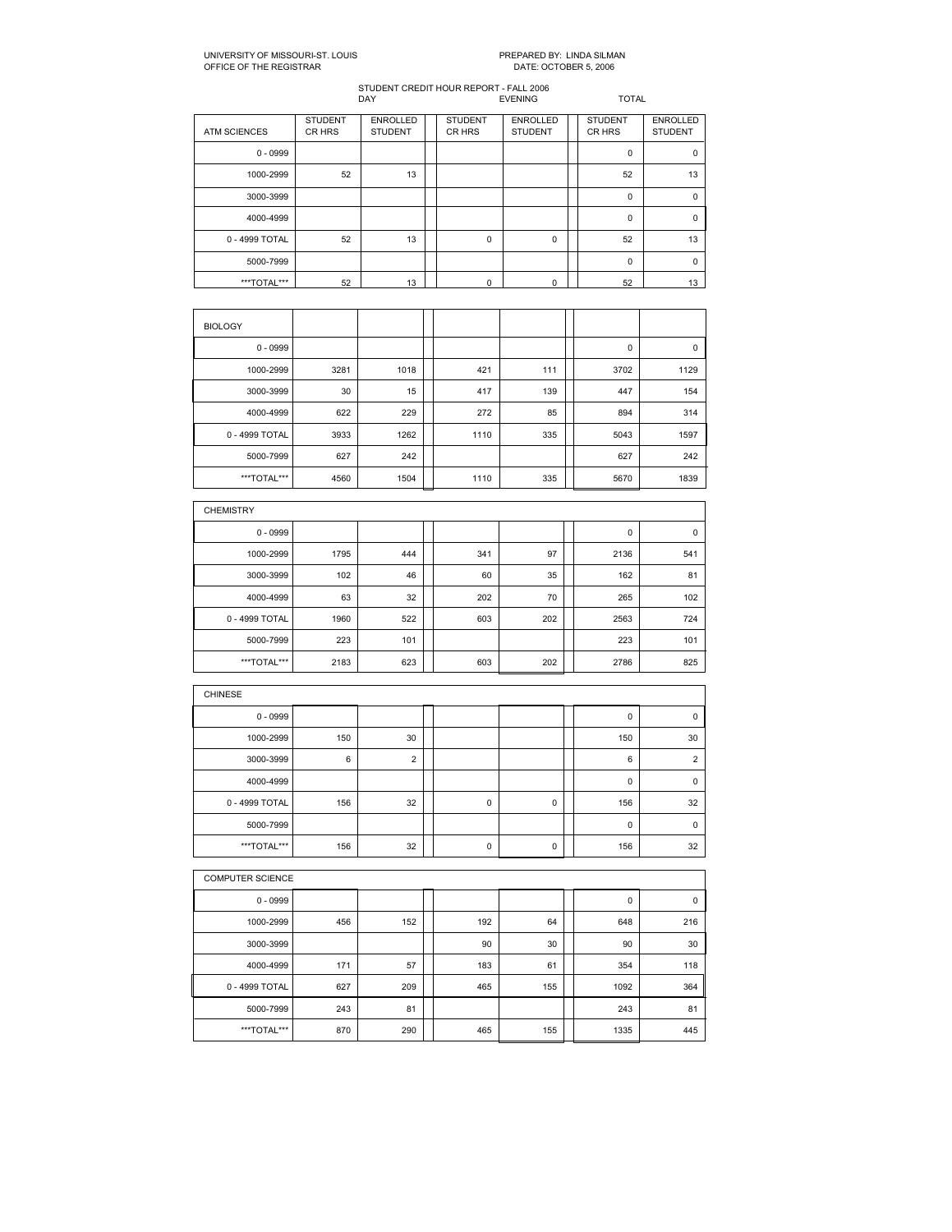# PREPARED BY: LINDA SILMAN<br>DATE: OCTOBER 5, 2006

| <b>COMMUNICATION</b> | <b>STUDENT</b><br>CR HRS | <b>ENROLLED</b><br><b>STUDENT</b> | <b>STUDENT</b><br>CR HRS | <b>ENROLLED</b><br><b>STUDENT</b> | <b>STUDENT</b><br>CR HRS | <b>ENROLLED</b><br><b>STUDENT</b> |
|----------------------|--------------------------|-----------------------------------|--------------------------|-----------------------------------|--------------------------|-----------------------------------|
| $0 - 0999$           |                          |                                   |                          |                                   | 0                        | $\Omega$                          |
| 1000-2999            | 2550                     | 850                               | 138                      | 46                                | 2688                     | 896                               |
| 3000-3999            | 1347                     | 449                               |                          |                                   | 1347                     | 449                               |
| 4000-4999            | 112                      | 33                                |                          |                                   | 112                      | 33                                |
| 0 - 4999 TOTAL       | 4009                     | 1332                              | 138                      | 46                                | 4147                     | 1378                              |
| 5000-7999            | 180                      | 58                                |                          |                                   | 180                      | 58                                |
| ***TOTAL***          | 4189                     | 1390                              | 138                      | 46                                | 4327                     | 1436                              |

| <b>CRIMINAL JUSTICE</b> |      |      |     |     |      |      |
|-------------------------|------|------|-----|-----|------|------|
| $0 - 0999$              |      |      |     |     | 0    | 0    |
| 1000-2999               | 2337 | 779  | 627 | 209 | 2964 | 988  |
| 3000-3999               | 186  | 64   | 63  | 21  | 249  | 85   |
| 4000-4999               | 330  | 110  | 90  | 30  | 420  | 140  |
| 0 - 4999 TOTAL          | 2853 | 953  | 780 | 260 | 3633 | 1213 |
| 5000-7999               | 278  | 94   |     |     | 278  | 94   |
| ***TOTAL***             | 3131 | 1047 | 780 | 260 | 3911 | 1307 |

| <b>ECONOMICS</b> |      |     |     |     |      |      |
|------------------|------|-----|-----|-----|------|------|
| $0 - 0999$       |      |     |     |     | 0    | 0    |
| 1000-2999        | 2017 | 693 | 324 | 108 | 2341 | 801  |
| 3000-3999        | 183  | 61  | 105 | 35  | 288  | 96   |
| 4000-4999        | 170  | 49  | 66  | 22  | 236  | 71   |
| 0 - 4999 TOTAL   | 2370 | 803 | 495 | 165 | 2865 | 968  |
| 5000-7999        | 111  | 37  |     |     | 111  | 37   |
| ***TOTAL***      | 2481 | 840 | 495 | 165 | 2976 | 1005 |

| <b>ENGLISH</b> |      |      |     |     |      |             |
|----------------|------|------|-----|-----|------|-------------|
| $0 - 0999$     |      |      |     |     | 0    | $\mathbf 0$ |
| 1000-2999      | 2442 | 814  | 363 | 121 | 2805 | 935         |
| 3000-3999      | 2644 | 882  | 537 | 179 | 3181 | 1061        |
| 4000-4999      | 643  | 215  | 81  | 27  | 724  | 242         |
| 0 - 4999 TOTAL | 5729 | 1911 | 981 | 327 | 6710 | 2238        |
| 5000-7999      | 477  | 159  |     |     | 477  | 159         |
| ***TOTAL***    | 6206 | 2070 | 981 | 327 | 7187 | 2397        |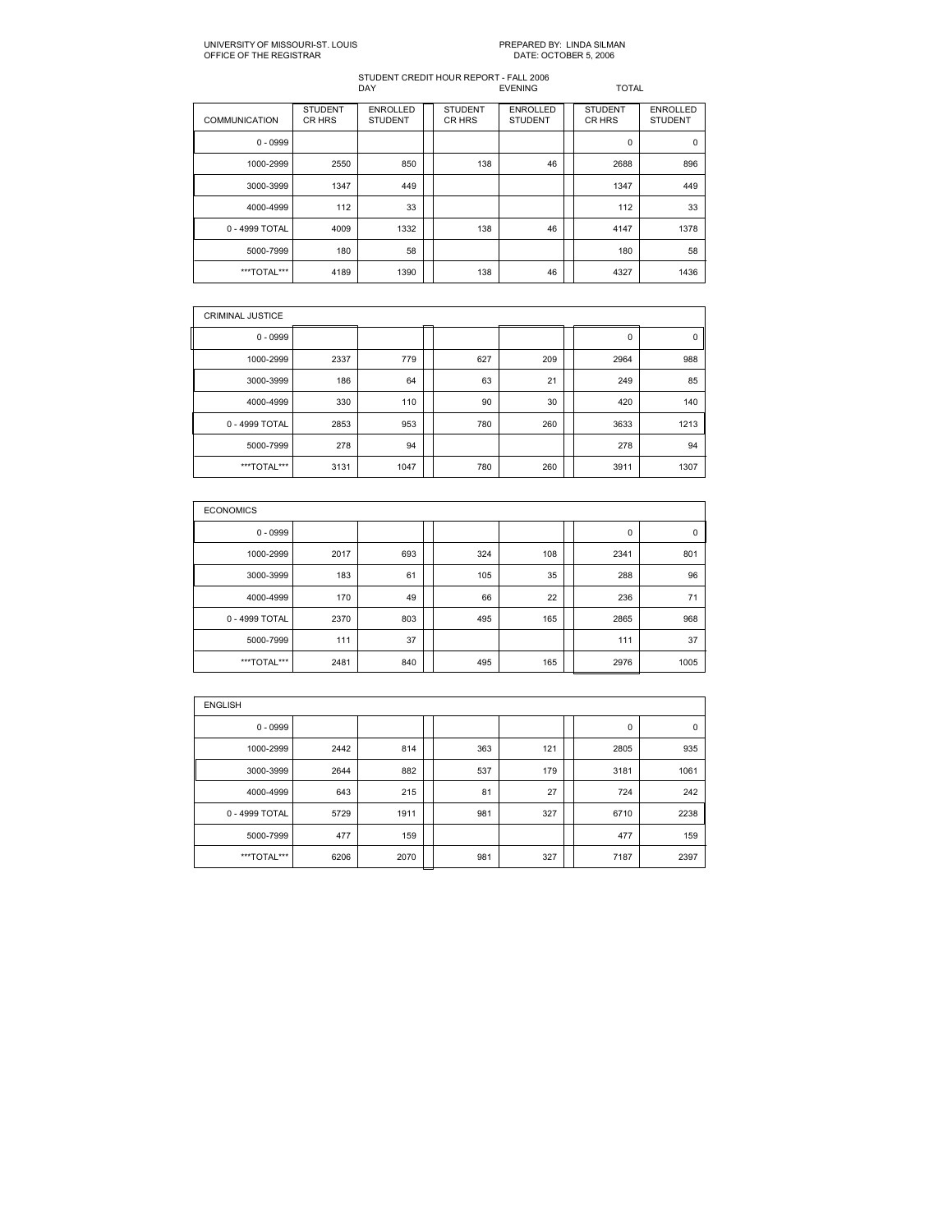# PREPARED BY: LINDA SILMAN<br>DATE: OCTOBER 5, 2006

| <b>ENSEMBLE</b><br>PREFORMANCE | <b>STUDENT</b><br>CR HRS | <b>ENROLLED</b><br><b>STUDENT</b> | <b>STUDENT</b><br>CR HRS | <b>ENROLLED</b><br><b>STUDENT</b> | <b>STUDENT</b><br>CR HRS | <b>ENROLLED</b><br><b>STUDENT</b> |
|--------------------------------|--------------------------|-----------------------------------|--------------------------|-----------------------------------|--------------------------|-----------------------------------|
| $0 - 0999$                     |                          |                                   |                          |                                   | $\mathbf 0$              | $\Omega$                          |
| 1000-2999                      | 216                      | 216                               | 12                       | 12                                | 228                      | 228                               |
| 3000-3999                      |                          |                                   |                          |                                   | $\mathbf 0$              | $\Omega$                          |
| 4000-4999                      | 3                        | 3                                 |                          |                                   | 3                        | 3                                 |
| 0 - 4999 TOTAL                 | 219                      | 219                               | 12                       | 12                                | 231                      | 231                               |
| 5000-7999                      | $\overline{2}$           | $\overline{2}$                    |                          |                                   | $\overline{2}$           | $\overline{2}$                    |
| ***TOTAL***                    | 221                      | 221                               | 12                       | 12                                | 233                      | 233                               |

| <b>ENGL SECOND LANGUAGE</b> |     |     |  |             |   |  |             |             |  |  |
|-----------------------------|-----|-----|--|-------------|---|--|-------------|-------------|--|--|
| $0 - 0999$                  |     |     |  |             |   |  | 0           | $\Omega$    |  |  |
| 1000-2999                   |     |     |  |             |   |  | 0           | $\Omega$    |  |  |
| 3000-3999                   | 87  | 29  |  |             |   |  | 87          | 29          |  |  |
| 4000-4999                   | 328 | 114 |  |             |   |  | 328         | 114         |  |  |
| 0 - 4999 TOTAL              | 415 | 143 |  | $\mathbf 0$ | 0 |  | 415         | 143         |  |  |
| 5000-7999                   |     |     |  |             |   |  | $\mathbf 0$ | $\mathbf 0$ |  |  |
| ***TOTAL***                 | 415 | 143 |  | $\mathbf 0$ | 0 |  | 415         | 143         |  |  |

| <b>FOREIGN LANGUAGE</b> |          |   |   |  |          |  |
|-------------------------|----------|---|---|--|----------|--|
| $0 - 0999$              |          |   |   |  | 0        |  |
| 1000-2999               |          |   |   |  | $\Omega$ |  |
| 3000-3999               |          |   | 3 |  | 3        |  |
| 4000-4999               |          |   |   |  | 0        |  |
| 0 - 4999 TOTAL          | $\Omega$ | 0 | 3 |  | 3        |  |
| 5000-7999               |          |   |   |  | O        |  |
| ***TOTAL***             | $\Omega$ | n | 3 |  | 3        |  |

| <b>FRENCH</b>  |     |     |  |     |    |  |             |             |  |  |  |
|----------------|-----|-----|--|-----|----|--|-------------|-------------|--|--|--|
| $0 - 0999$     |     |     |  |     |    |  | 0           | 0           |  |  |  |
| 1000-2999      | 422 | 100 |  | 158 | 38 |  | 580         | 138         |  |  |  |
| 3000-3999      | 39  | 13  |  |     |    |  | 39          | 13          |  |  |  |
| 4000-4999      | 48  | 16  |  |     |    |  | 48          | 16          |  |  |  |
| 0 - 4999 TOTAL | 509 | 129 |  | 158 | 38 |  | 667         | 167         |  |  |  |
| 5000-7999      |     |     |  |     |    |  | $\mathbf 0$ | $\mathbf 0$ |  |  |  |
| ***TOTAL***    | 509 | 129 |  | 158 | 38 |  | 667         | 167         |  |  |  |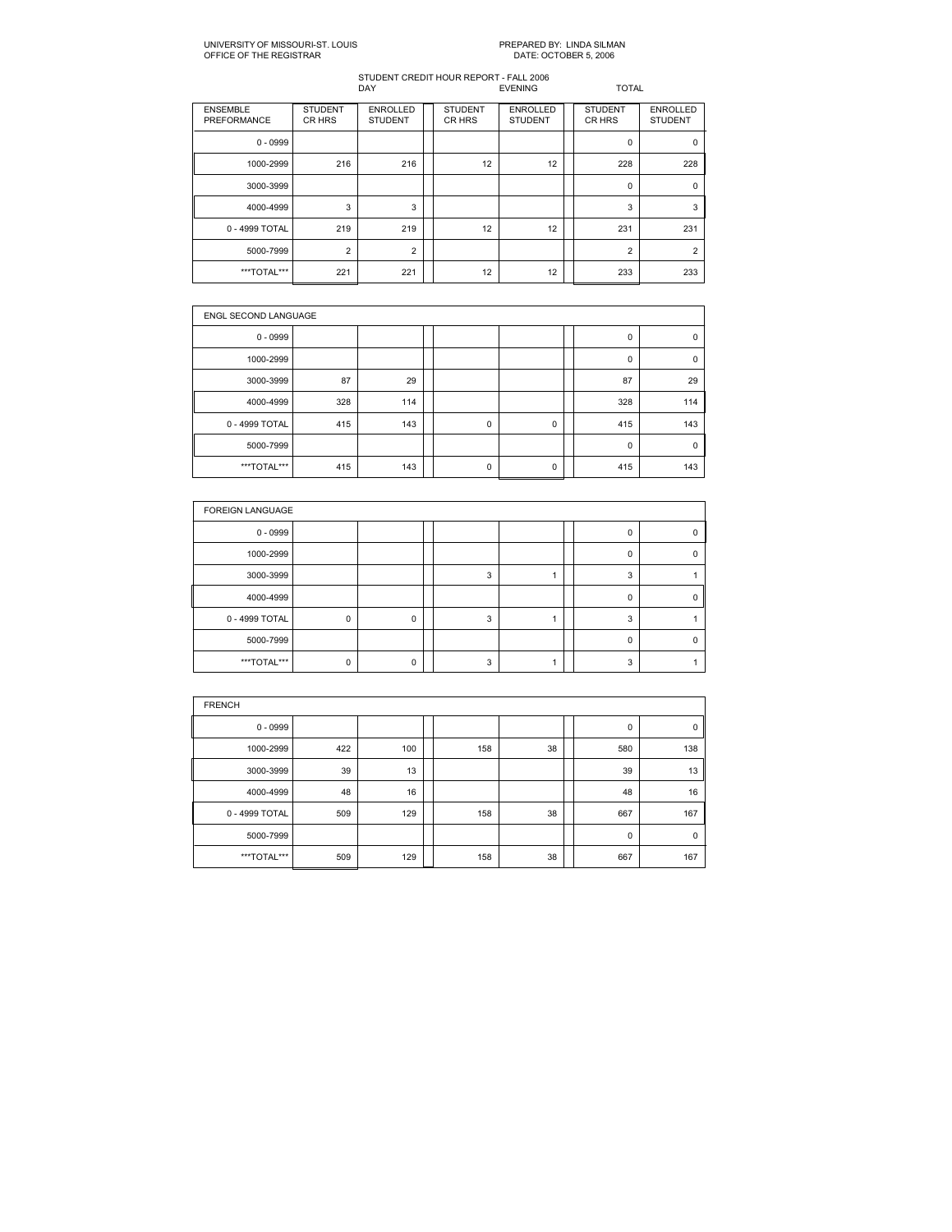# PREPARED BY: LINDA SILMAN<br>DATE: OCTOBER 5, 2006

| <b>GEOGRAPHY</b> | <b>STUDENT</b><br>CR HRS | <b>ENROLLED</b><br><b>STUDENT</b> | <b>STUDENT</b><br>CR HRS | <b>ENROLLED</b><br><b>STUDENT</b> | <b>STUDENT</b><br>CR HRS | <b>ENROLLED</b><br><b>STUDENT</b> |
|------------------|--------------------------|-----------------------------------|--------------------------|-----------------------------------|--------------------------|-----------------------------------|
| $0 - 0999$       |                          |                                   |                          |                                   | 0                        | $\mathbf 0$                       |
| 1000-2999        |                          |                                   | 114                      | 38                                | 114                      | 38                                |
| 3000-3999        |                          |                                   |                          |                                   | $\Omega$                 | $\Omega$                          |
| 4000-4999        |                          |                                   |                          |                                   | 0                        | $\mathbf 0$                       |
| 0 - 4999 TOTAL   | $\mathbf 0$              | 0                                 | 114                      | 38                                | 114                      | 38                                |
| 5000-7999        |                          |                                   |                          |                                   | 0                        | $\Omega$                          |
| ***TOTAL***      | $\mathbf 0$              | 0                                 | 114                      | 38                                | 114                      | 38                                |

| <b>GEOLOGY</b> |     |     |  |     |    |  |             |             |  |  |  |
|----------------|-----|-----|--|-----|----|--|-------------|-------------|--|--|--|
| $0 - 0999$     |     |     |  |     |    |  | 0           | $\mathbf 0$ |  |  |  |
| 1000-2999      | 424 | 126 |  | 123 | 39 |  | 547         | 165         |  |  |  |
| 3000-3999      |     |     |  |     |    |  | $\mathbf 0$ | $\mathbf 0$ |  |  |  |
| 4000-4999      |     |     |  |     |    |  | $\mathbf 0$ | $\Omega$    |  |  |  |
| 0 - 4999 TOTAL | 424 | 126 |  | 123 | 39 |  | 547         | 165         |  |  |  |
| 5000-7999      |     |     |  |     |    |  | $\mathbf 0$ | $\mathbf 0$ |  |  |  |
| ***TOTAL***    | 424 | 126 |  | 123 | 39 |  | 547         | 165         |  |  |  |

| <b>GERMAN</b>  |     |    |  |    |   |  |             |             |  |  |  |
|----------------|-----|----|--|----|---|--|-------------|-------------|--|--|--|
| $0 - 0999$     |     |    |  |    |   |  | 0           | $\mathbf 0$ |  |  |  |
| 1000-2999      | 268 | 64 |  | 45 | 9 |  | 313         | 73          |  |  |  |
| 3000-3999      | 9   | 3  |  |    |   |  | 9           | 3           |  |  |  |
| 4000-4999      | 15  | 5  |  |    |   |  | 15          | 5           |  |  |  |
| 0 - 4999 TOTAL | 292 | 72 |  | 45 | 9 |  | 337         | 81          |  |  |  |
| 5000-7999      |     |    |  |    |   |  | $\mathbf 0$ | $\mathbf 0$ |  |  |  |
| ***TOTAL***    | 292 | 72 |  | 45 | 9 |  | 337         | 81          |  |  |  |

|                | <b>GREEK ANC/MODERN</b> |    |  |   |   |  |    |             |  |  |  |
|----------------|-------------------------|----|--|---|---|--|----|-------------|--|--|--|
| $0 - 0999$     |                         |    |  |   |   |  | 0  | $\Omega$    |  |  |  |
| 1000-2999      | 45                      | 11 |  |   |   |  | 45 | 11          |  |  |  |
| 3000-3999      |                         |    |  |   |   |  | 0  | $\mathbf 0$ |  |  |  |
| 4000-4999      |                         |    |  |   |   |  | 0  | $\Omega$    |  |  |  |
| 0 - 4999 TOTAL | 45                      | 11 |  | 0 | 0 |  | 45 | 11          |  |  |  |
| 5000-7999      |                         |    |  |   |   |  | 0  | $\Omega$    |  |  |  |
| ***TOTAL***    | 45                      | 11 |  | 0 | 0 |  | 45 | 11          |  |  |  |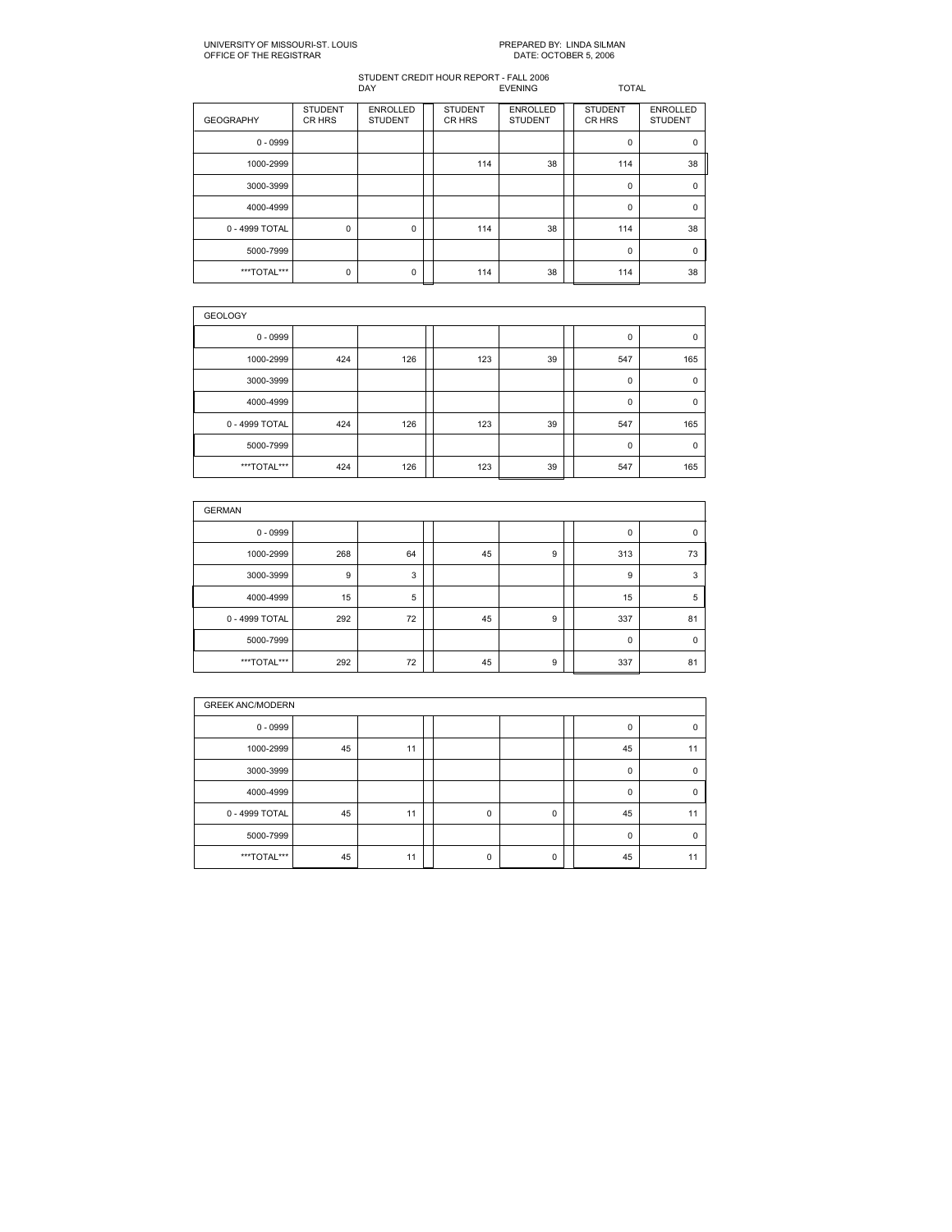# PREPARED BY: LINDA SILMAN<br>DATE: OCTOBER 5, 2006

| <b>HISTORY</b> | <b>STUDENT</b><br>CR HRS | <b>ENROLLED</b><br><b>STUDENT</b> | <b>STUDENT</b><br>CR HRS | <b>ENROLLED</b><br><b>STUDENT</b> | <b>STUDENT</b><br>CR HRS | <b>ENROLLED</b><br><b>STUDENT</b> |
|----------------|--------------------------|-----------------------------------|--------------------------|-----------------------------------|--------------------------|-----------------------------------|
| $0 - 0999$     |                          |                                   |                          |                                   | 0                        | $\mathbf 0$                       |
| 1000-2999      | 1470                     | 490                               | 318                      | 106                               | 1788                     | 596                               |
| 3000-3999      | 711                      | 237                               | 192                      | 64                                | 903                      | 301                               |
| 4000-4999      | 160                      | 56                                | 9                        | 3                                 | 169                      | 59                                |
| 0 - 4999 TOTAL | 2341                     | 783                               | 519                      | 173                               | 2860                     | 956                               |
| 5000-7999      | 464                      | 142                               |                          |                                   | 464                      | 142                               |
| ***TOTAL***    | 2805                     | 925                               | 519                      | 173                               | 3324                     | 1098                              |

| <b>HONORS</b>  |      |     |  |             |   |  |             |             |  |  |  |
|----------------|------|-----|--|-------------|---|--|-------------|-------------|--|--|--|
| $0 - 0999$     |      |     |  |             |   |  | 0           | $\mathbf 0$ |  |  |  |
| 1000-2999      | 1311 | 437 |  |             |   |  | 1311        | 437         |  |  |  |
| 3000-3999      | 582  | 194 |  |             |   |  | 582         | 194         |  |  |  |
| 4000-4999      | 117  | 60  |  |             |   |  | 117         | 60          |  |  |  |
| 0 - 4999 TOTAL | 2010 | 691 |  | $\mathbf 0$ | 0 |  | 2010        | 691         |  |  |  |
| 5000-7999      |      |     |  |             |   |  | $\mathbf 0$ | $\Omega$    |  |  |  |
| ***TOTAL***    | 2010 | 691 |  | 0           | 0 |  | 2010        | 691         |  |  |  |

| <b>INTERDISCIPLINARY</b> |  |          |          |   |   |
|--------------------------|--|----------|----------|---|---|
| $0 - 0999$               |  |          |          |   |   |
| 1000-2999                |  |          |          |   |   |
| 3000-3999                |  |          |          | 0 | 0 |
| 4000-4999                |  |          |          | Ω |   |
| 0 - 4999 TOTAL           |  | $\Omega$ | 0        |   |   |
| 5000-7999                |  |          |          | n |   |
| ***TOTAL***              |  | n        | $\Omega$ |   |   |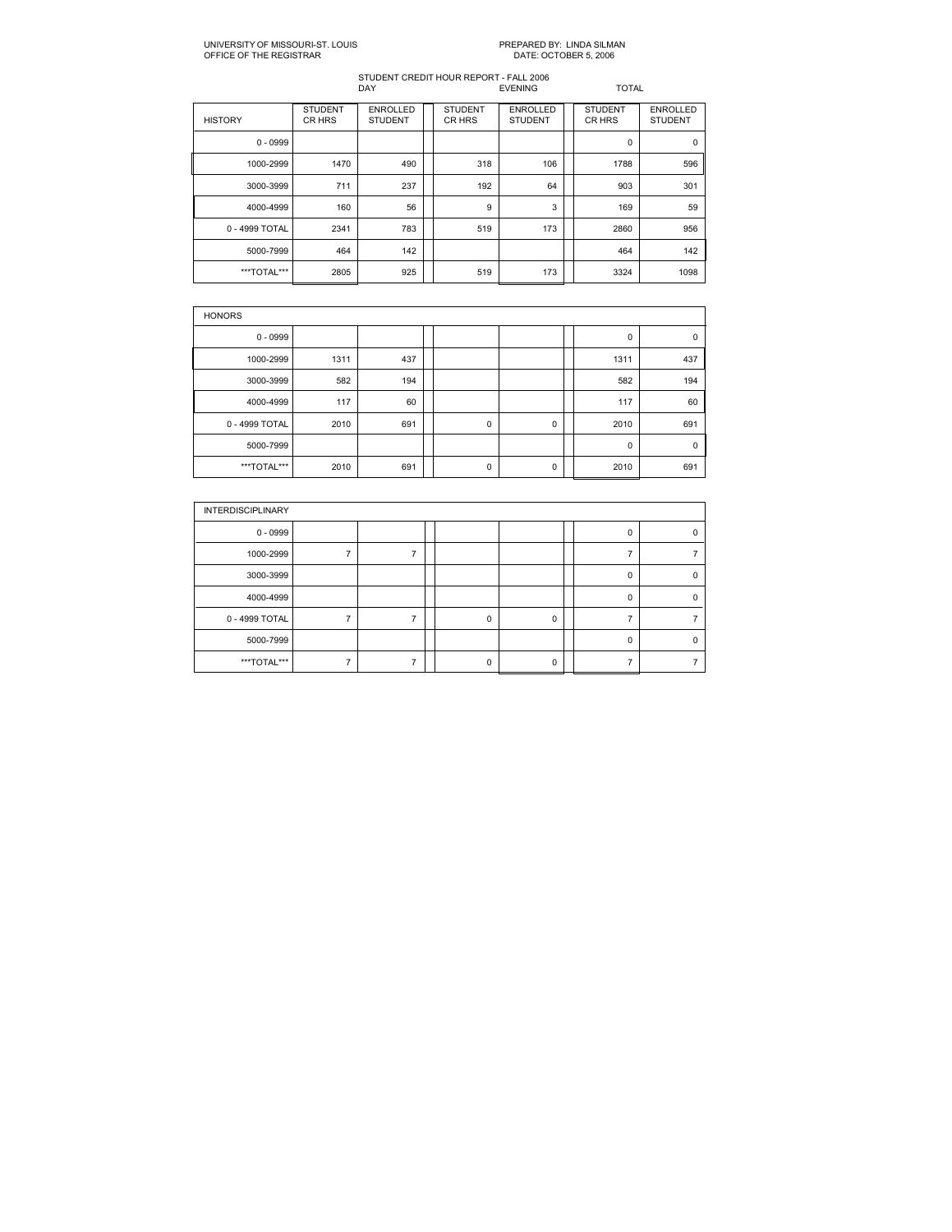# PREPARED BY: LINDA SILMAN<br>DATE: OCTOBER 5, 2006

| <b>JAPANESE</b> | <b>STUDENT</b><br>CR HRS | <b>ENROLLED</b><br><b>STUDENT</b> | <b>STUDENT</b><br>CR HRS | <b>ENROLLED</b><br><b>STUDENT</b> | <b>STUDENT</b><br>CR HRS | <b>ENROLLED</b><br><b>STUDENT</b> |
|-----------------|--------------------------|-----------------------------------|--------------------------|-----------------------------------|--------------------------|-----------------------------------|
| $0 - 0999$      |                          |                                   |                          |                                   | 0                        | $\Omega$                          |
| 1000-2999       | 251                      | 53                                |                          |                                   | 251                      | 53                                |
| 3000-3999       | 18                       | 6                                 |                          |                                   | 18                       | 6                                 |
| 4000-4999       |                          |                                   |                          |                                   | 0                        | $\Omega$                          |
| 0 - 4999 TOTAL  | 269                      | 59                                | 0                        | 0                                 | 269                      | 59                                |
| 5000-7999       |                          |                                   |                          |                                   | 0                        | $\Omega$                          |
| ***TOTAL***     | 269                      | 59                                | 0                        | 0                                 | 269                      | 59                                |

| LATIN          |     |    |  |   |   |  |              |             |  |  |  |
|----------------|-----|----|--|---|---|--|--------------|-------------|--|--|--|
| $0 - 0999$     |     |    |  |   |   |  | 0            | $\Omega$    |  |  |  |
| 1000-2999      | 108 | 24 |  |   |   |  | 108          | 24          |  |  |  |
| 3000-3999      |     |    |  |   |   |  | 0            | $\mathbf 0$ |  |  |  |
| 4000-4999      |     |    |  |   |   |  | $\mathbf{0}$ | $\Omega$    |  |  |  |
| 0 - 4999 TOTAL | 108 | 24 |  | 0 | 0 |  | 108          | 24          |  |  |  |
| 5000-7999      |     |    |  |   |   |  | 0            | $\mathbf 0$ |  |  |  |
| ***TOTAL***    | 108 | 24 |  | 0 | 0 |  | 108          | 24          |  |  |  |

| <b>MATHEMATICS</b> |      |      |      |     |      |      |
|--------------------|------|------|------|-----|------|------|
| $0 - 0999$         | 222  | 74   | 45   | 15  | 267  | 89   |
| 1000-2999          | 3911 | 1240 | 1565 | 479 | 5476 | 1719 |
| 3000-3999          | 123  | 41   | 39   | 13  | 162  | 54   |
| 4000-4999          | 218  | 73   | 207  | 69  | 425  | 142  |
| 0 - 4999 TOTAL     | 4474 | 1428 | 1856 | 576 | 6330 | 2004 |
| 5000-7999          | 104  | 36   |      |     | 104  | 36   |
| ***TOTAL***        | 4578 | 1464 | 1856 | 576 | 6434 | 2040 |

| <b>MEDIA</b>   |     |     |  |    |   |  |             |             |  |  |
|----------------|-----|-----|--|----|---|--|-------------|-------------|--|--|
| $0 - 0999$     |     |     |  |    |   |  | $\mathbf 0$ | 0           |  |  |
| 1000-2999      | 828 | 276 |  |    |   |  | 828         | 276         |  |  |
| 3000-3999      | 171 | 57  |  | 24 | 8 |  | 195         | 65          |  |  |
| 4000-4999      |     |     |  |    |   |  | $\mathbf 0$ | $\mathbf 0$ |  |  |
| 0 - 4999 TOTAL | 999 | 333 |  | 24 | 8 |  | 1023        | 341         |  |  |
| 5000-7999      |     |     |  |    |   |  | $\mathbf 0$ | $\mathbf 0$ |  |  |
| ***TOTAL***    | 999 | 333 |  | 24 | 8 |  | 1023        | 341         |  |  |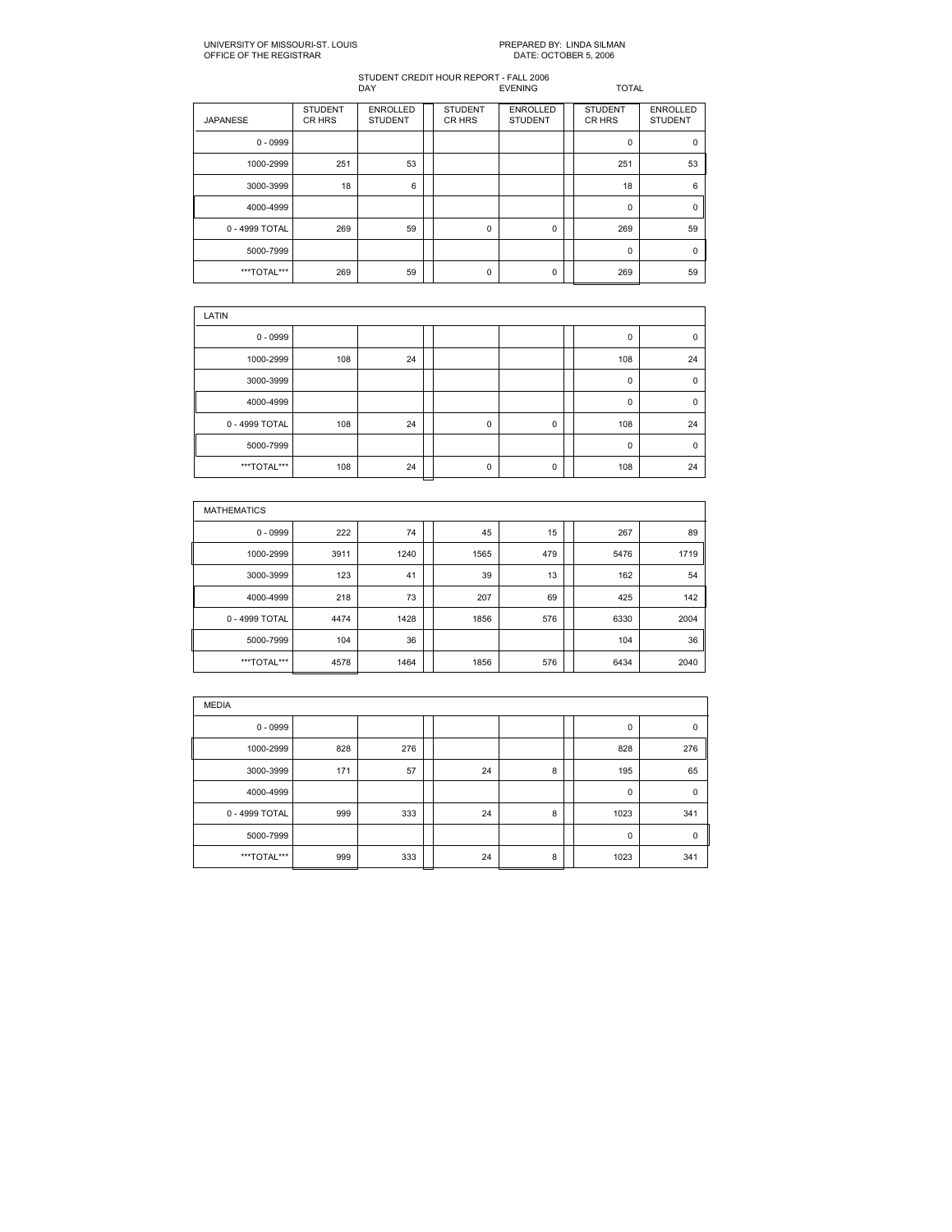# PREPARED BY: LINDA SILMAN<br>DATE: OCTOBER 5, 2006

| <b>MUSIC EDUC</b> | <b>STUDENT</b><br>CR HRS | <b>ENROLLED</b><br><b>STUDENT</b> | <b>STUDENT</b><br>CR HRS | <b>ENROLLED</b><br><b>STUDENT</b> | <b>STUDENT</b><br>CR HRS | <b>ENROLLED</b><br><b>STUDENT</b> |
|-------------------|--------------------------|-----------------------------------|--------------------------|-----------------------------------|--------------------------|-----------------------------------|
| $0 - 0999$        |                          |                                   |                          |                                   | 0                        | $\mathbf 0$                       |
| 1000-2999         |                          |                                   |                          |                                   | 0                        | $\mathbf 0$                       |
| 3000-3999         | 220                      | 77                                | 45                       | 15                                | 265                      | 92                                |
| 4000-4999         |                          |                                   |                          |                                   | $\mathbf 0$              | $\mathbf 0$                       |
| 0 - 4999 TOTAL    | 220                      | 77                                | 45                       | 15                                | 265                      | 92                                |
| 5000-7999         | 109                      | 37                                |                          |                                   | 109                      | 37                                |
| ***TOTAL***       | 329                      | 114                               | 45                       | 15                                | 374                      | 129                               |

| <b>MUSIC HISTORY</b> |      |     |  |    |    |  |      |             |  |  |  |  |
|----------------------|------|-----|--|----|----|--|------|-------------|--|--|--|--|
| $0 - 0999$           |      |     |  |    |    |  | 0    | $\mathbf 0$ |  |  |  |  |
| 1000-2999            | 1053 | 351 |  | 48 | 16 |  | 1101 | 367         |  |  |  |  |
| 3000-3999            |      |     |  |    |    |  | 0    | 0           |  |  |  |  |
| 4000-4999            | 33   | 11  |  |    |    |  | 33   | 11          |  |  |  |  |
| 0 - 4999 TOTAL       | 1086 | 362 |  | 48 | 16 |  | 1134 | 378         |  |  |  |  |
| 5000-7999            |      |     |  |    |    |  | 0    | 0           |  |  |  |  |
| ***TOTAL***          | 1086 | 362 |  | 48 | 16 |  | 1134 | 378         |  |  |  |  |

| PEDAGOGY       |    |    |  |   |   |  |          |          |  |  |  |
|----------------|----|----|--|---|---|--|----------|----------|--|--|--|
| $0 - 0999$     |    |    |  |   |   |  | 0        | $\Omega$ |  |  |  |
| 1000-2999      | 36 | 18 |  |   |   |  | 36       | 18       |  |  |  |
| 3000-3999      |    |    |  |   |   |  | 0        | $\Omega$ |  |  |  |
| 4000-4999      |    |    |  |   |   |  | $\Omega$ | $\Omega$ |  |  |  |
| 0 - 4999 TOTAL | 36 | 18 |  | 0 | 0 |  | 36       | 18       |  |  |  |
| 5000-7999      |    |    |  |   |   |  |          |          |  |  |  |
| ***TOTAL***    | 37 | 19 |  | 0 | 0 |  | 37       | 19       |  |  |  |

| PHILOSOPHY     |      |      |  |     |     |  |      |             |  |  |  |
|----------------|------|------|--|-----|-----|--|------|-------------|--|--|--|
| $0 - 0999$     |      |      |  |     |     |  | 0    | $\mathbf 0$ |  |  |  |
| 1000-2999      | 2559 | 853  |  | 333 | 111 |  | 2892 | 964         |  |  |  |
| 3000-3999      | 237  | 79   |  | 129 | 43  |  | 366  | 122         |  |  |  |
| 4000-4999      | 105  | 35   |  | 48  | 16  |  | 153  | 51          |  |  |  |
| 0 - 4999 TOTAL | 2901 | 967  |  | 510 | 170 |  | 3411 | 1137        |  |  |  |
| 5000-7999      | 186  | 62   |  |     |     |  | 186  | 62          |  |  |  |
| ***TOTAL***    | 3087 | 1029 |  | 510 | 170 |  | 3597 | 1199        |  |  |  |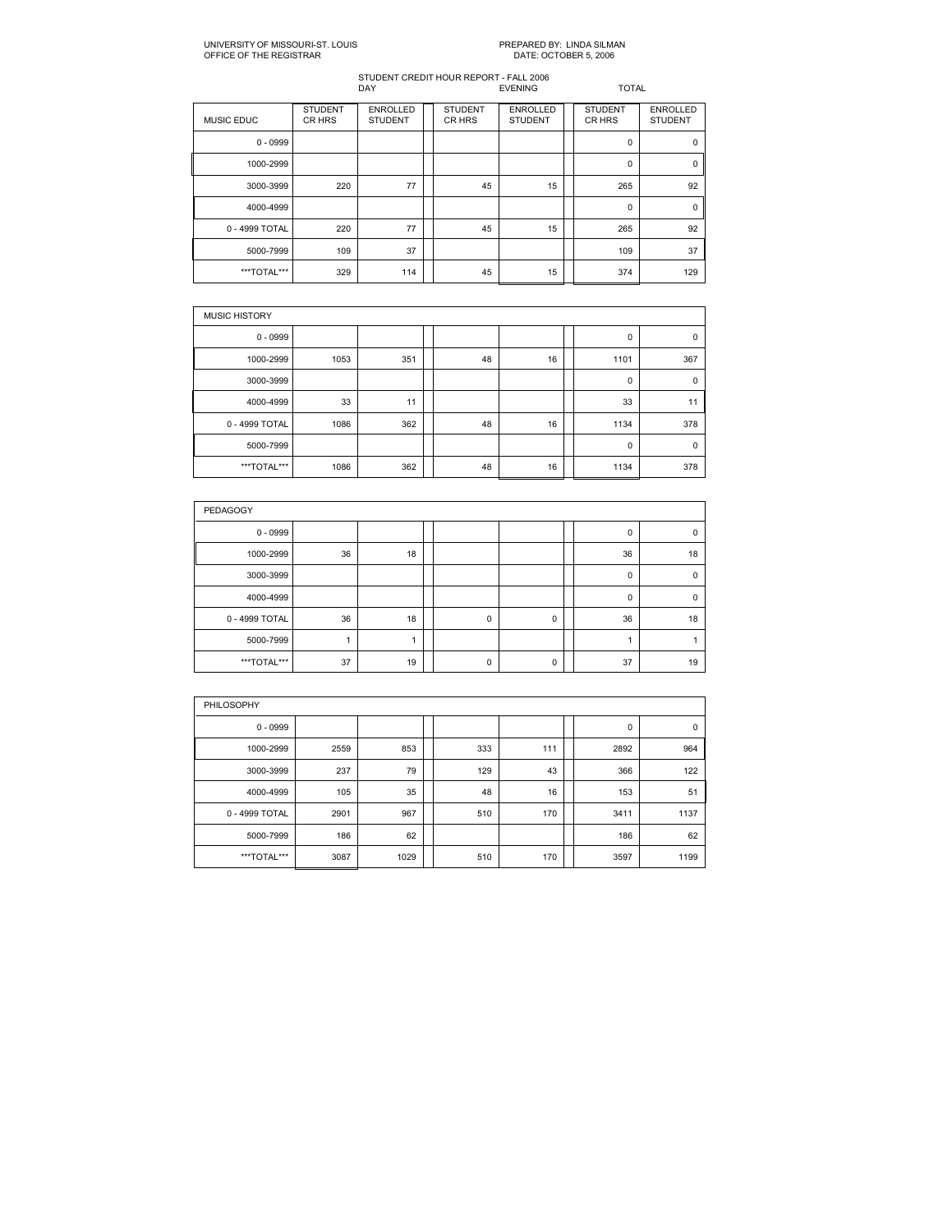# PREPARED BY: LINDA SILMAN<br>DATE: OCTOBER 5, 2006

| <b>PHYSICS</b> | <b>STUDENT</b><br>CR HRS | <b>ENROLLED</b><br><b>STUDENT</b> | <b>STUDENT</b><br>CR HRS | <b>ENROLLED</b><br><b>STUDENT</b> | <b>STUDENT</b><br>CR HRS | <b>ENROLLED</b><br><b>STUDENT</b> |
|----------------|--------------------------|-----------------------------------|--------------------------|-----------------------------------|--------------------------|-----------------------------------|
| $0 - 0999$     |                          |                                   |                          |                                   | $\mathbf 0$              | $\mathbf 0$                       |
| 1000-2999      | 958                      | 245                               | 131                      | 31                                | 1089                     | 276                               |
| 3000-3999      | $\overline{2}$           | 1                                 | 27                       | 9                                 | 29                       | 10                                |
| 4000-4999      | 63                       | 21                                | 33                       | 11                                | 96                       | 32                                |
| 0 - 4999 TOTAL | 1023                     | 267                               | 191                      | 51                                | 1214                     | 318                               |
| 5000-7999      | 125                      | 41                                |                          |                                   | 125                      | 41                                |
| ***TOTAL***    | 1148                     | 308                               | 191                      | 51                                | 1339                     | 359                               |

| POLITICAL SCIENCE |      |     |     |     |      |     |
|-------------------|------|-----|-----|-----|------|-----|
| $0 - 0999$        |      |     |     |     | 0    | 0   |
| 1000-2999         | 1326 | 442 | 450 | 150 | 1776 | 592 |
| 3000-3999         | 525  | 175 | 27  | 9   | 552  | 184 |
| 4000-4999         | 42   | 36  | 63  | 21  | 105  | 57  |
| 0 - 4999 TOTAL    | 1893 | 653 | 540 | 180 | 2433 | 833 |
| 5000-7999         | 316  | 110 |     |     | 316  | 110 |
| ***TOTAL***       | 2209 | 763 | 540 | 180 | 2749 | 943 |

| <b>PRACTICUM</b> |     |    |  |             |   |  |     |             |  |  |  |
|------------------|-----|----|--|-------------|---|--|-----|-------------|--|--|--|
| $0 - 0999$       |     |    |  |             |   |  | 0   | $\mathbf 0$ |  |  |  |
| 1000-2999        | 39  | 39 |  |             |   |  | 39  | 39          |  |  |  |
| 3000-3999        | 66  | 42 |  |             |   |  | 66  | 42          |  |  |  |
| 4000-4999        | 5   | 3  |  |             |   |  | 5   | 3           |  |  |  |
| 0 - 4999 TOTAL   | 110 | 84 |  | $\mathbf 0$ | 0 |  | 110 | 84          |  |  |  |
| 5000-7999        | 12  | 4  |  |             |   |  | 12  | 4           |  |  |  |
| ***TOTAL***      | 122 | 88 |  | 0           | 0 |  | 122 | 88          |  |  |  |

| <b>PSYCHOLOGY</b> |      |      |  |     |     |  |      |             |  |  |  |  |
|-------------------|------|------|--|-----|-----|--|------|-------------|--|--|--|--|
| $0 - 0999$        |      |      |  |     |     |  | 0    | $\mathbf 0$ |  |  |  |  |
| 1000-2999         | 2981 | 987  |  | 622 | 194 |  | 3603 | 1181        |  |  |  |  |
| 3000-3999         | 445  | 151  |  | 118 | 40  |  | 563  | 191         |  |  |  |  |
| 4000-4999         | 348  | 116  |  | 105 | 35  |  | 453  | 151         |  |  |  |  |
| 0 - 4999 TOTAL    | 3774 | 1254 |  | 845 | 269 |  | 4619 | 1523        |  |  |  |  |
| 5000-7999         | 481  | 195  |  |     |     |  | 481  | 195         |  |  |  |  |
| ***TOTAL***       | 4255 | 1449 |  | 845 | 269 |  | 5100 | 1718        |  |  |  |  |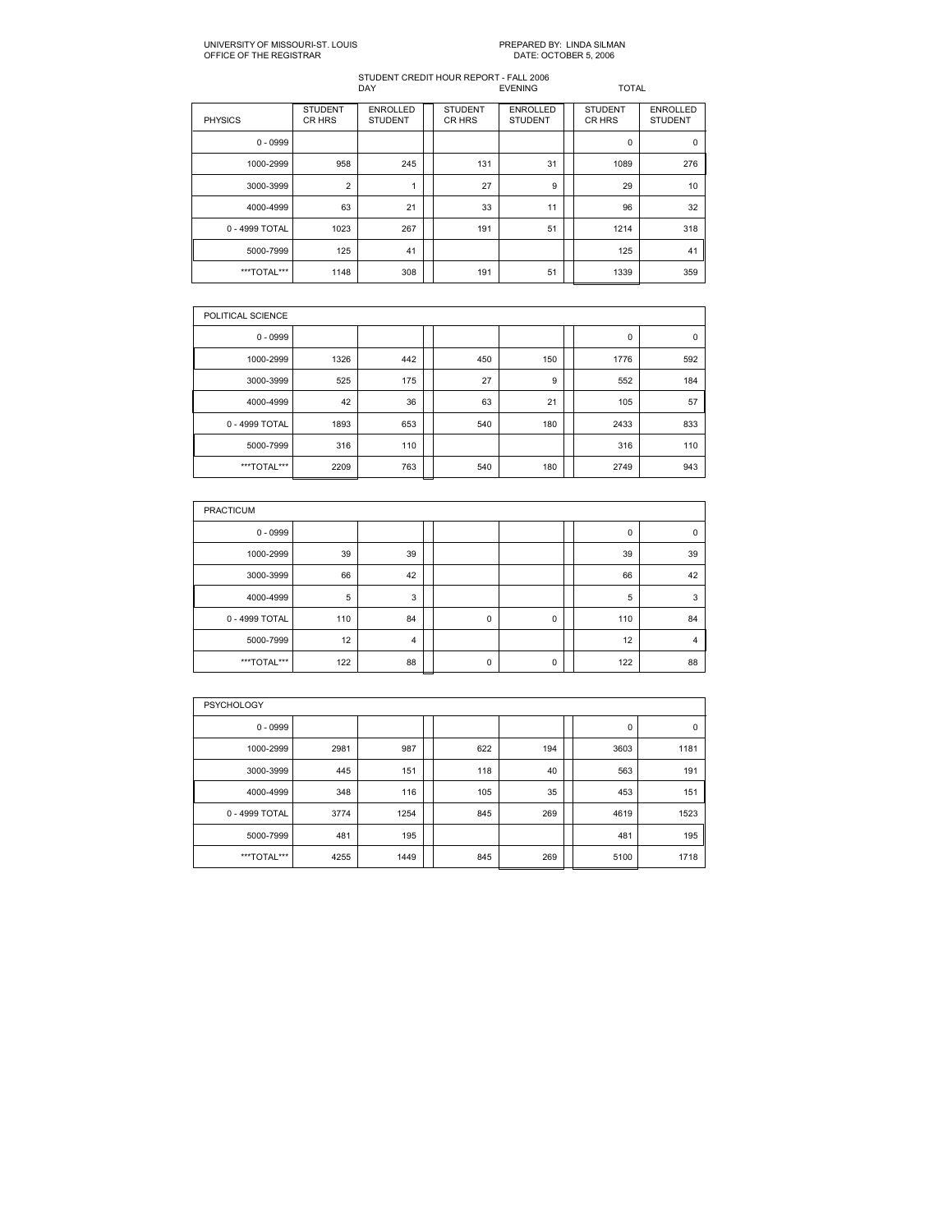#### UNIVERSITY OF MISSOURIST. LOUIS PREPARED BY: LINDA SILMAN OFFICE OF THE REGISTRAR

SCHOOL OF STUDENT CREDIT HOUR REPORT FALL 2006 SOCIAL WELFARE DAY EVENING TOTAL STUDENT ENROLLED STUDENT ENROLLED STUDENT ENROLLED SOCIAL WORK CR HRS STUDENT CR HRS STUDENT CR HRS STUDENT 0 0999 0 0 1000-2999 | 258 | 104 | 188 | 76 | 184 | 180 || 180 || 30003999 486 162 111 37 597 199 4000-4999 | 372 | 140 | 226 | 80 | 598 | 220 ||  $0 - 4999$  TOTAL  $\begin{array}{|c|c|c|c|c|c|c|c|c|} \hline \end{array}$  106  $\begin{array}{|c|c|c|c|c|c|} \hline \end{array}$  599 193  $\begin{array}{|c|c|c|c|c|} \hline \end{array}$  1641 599 5000-7999 | 588 | 175 || | | | 588 | 175 |

| <b>SOCIOLOGY</b> |      |     |  |     |    |  |      |     |  |  |  |
|------------------|------|-----|--|-----|----|--|------|-----|--|--|--|
| $0 - 0999$       |      |     |  |     |    |  | 0    | 0   |  |  |  |
| 1000-2999        | 819  | 273 |  | 66  | 22 |  | 885  | 295 |  |  |  |
| 3000-3999        | 162  | 54  |  | 87  | 29 |  | 249  | 83  |  |  |  |
| 4000-4999        | 306  | 102 |  | 60  | 20 |  | 366  | 122 |  |  |  |
| 0 - 4999 TOTAL   | 1287 | 429 |  | 213 | 71 |  | 1500 | 500 |  |  |  |
| 5000-7999        | 51   | 16  |  |     |    |  | 51   | 16  |  |  |  |
| ***TOTAL***      | 1338 | 445 |  | 213 | 71 |  | 1551 | 516 |  |  |  |

\*\*\*TOTAL\*\*\* | 1704 | 581 || 525 | 193 || 2229 | 774 |

| <b>SPANISH</b> |      |     |  |     |     |  |             |             |  |  |  |  |
|----------------|------|-----|--|-----|-----|--|-------------|-------------|--|--|--|--|
| $0 - 0999$     |      |     |  |     |     |  | 0           | $\mathbf 0$ |  |  |  |  |
| 1000-2999      | 1582 | 368 |  | 499 | 119 |  | 2081        | 487         |  |  |  |  |
| 3000-3999      | 189  | 63  |  |     |     |  | 189         | 63          |  |  |  |  |
| 4000-4999      | 66   | 22  |  |     |     |  | 66          | 22          |  |  |  |  |
| 0 - 4999 TOTAL | 1837 | 453 |  | 499 | 119 |  | 2336        | 572         |  |  |  |  |
| 5000-7999      |      |     |  |     |     |  | $\mathbf 0$ | $\mathbf 0$ |  |  |  |  |
| ***TOTAL***    | 1837 | 453 |  | 499 | 119 |  | 2336        | 572         |  |  |  |  |

| <b>STUDIO ART</b> |      |     |  |     |     |  |             |             |  |  |  |  |
|-------------------|------|-----|--|-----|-----|--|-------------|-------------|--|--|--|--|
| $0 - 0999$        |      |     |  |     |     |  | 0           | 0           |  |  |  |  |
| 1000-2999         | 1299 | 433 |  | 282 | 94  |  | 1581        | 527         |  |  |  |  |
| 3000-3999         | 249  | 83  |  | 57  | 19  |  | 306         | 102         |  |  |  |  |
| 4000-4999         | 132  | 44  |  |     |     |  | 132         | 44          |  |  |  |  |
| 0 - 4999 TOTAL    | 1680 | 560 |  | 339 | 113 |  | 2019        | 673         |  |  |  |  |
| 5000-7999         |      |     |  |     |     |  | $\mathbf 0$ | $\mathbf 0$ |  |  |  |  |
| ***TOTAL***       | 1680 | 560 |  | 339 | 113 |  | 2019        | 673         |  |  |  |  |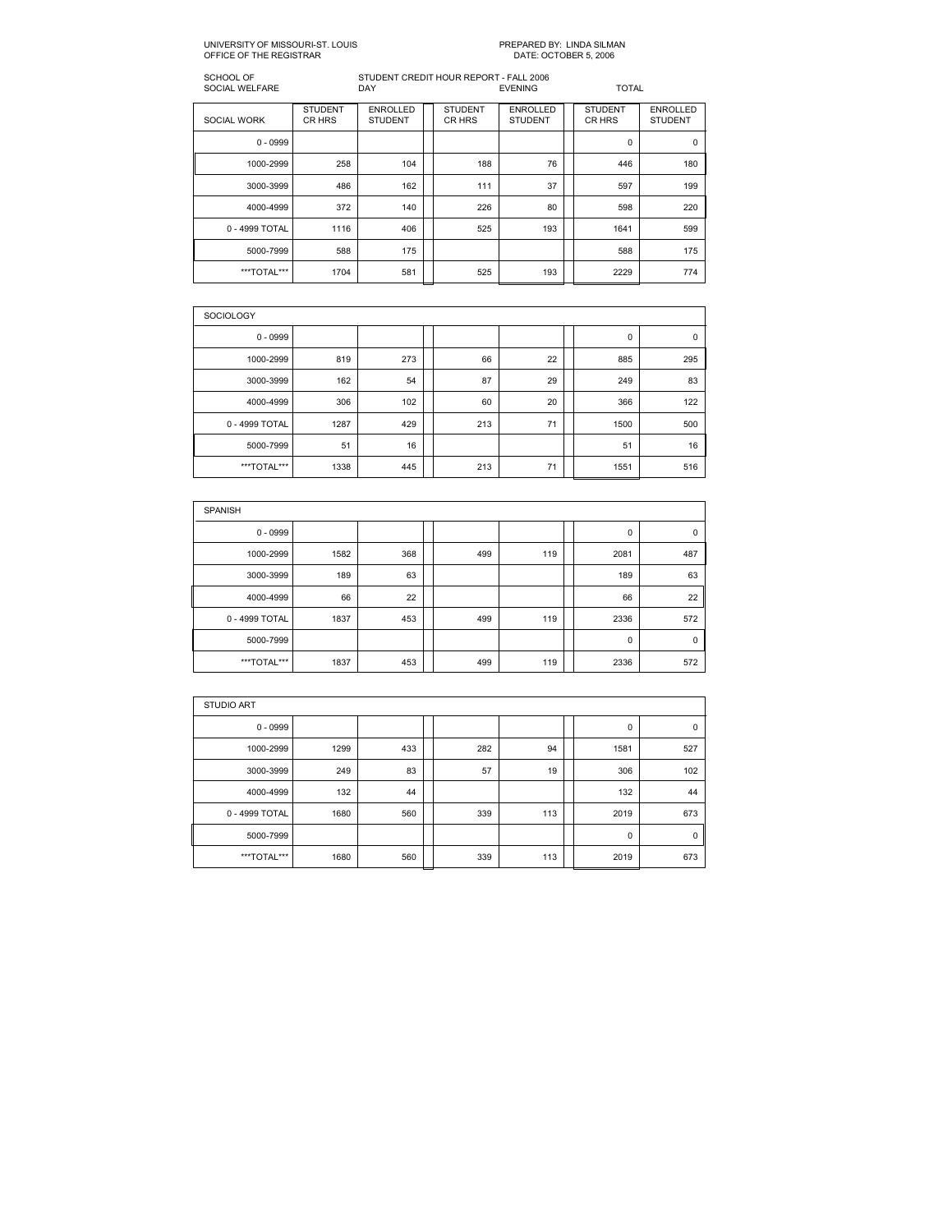# PREPARED BY: LINDA SILMAN<br>DATE: OCTOBER 5, 2006

| <b>THEATRE</b> | <b>STUDENT</b><br>CR HRS | <b>ENROLLED</b><br><b>STUDENT</b> | <b>STUDENT</b><br>CR HRS | <b>ENROLLED</b><br><b>STUDENT</b> | <b>STUDENT</b><br>CR HRS | <b>ENROLLED</b><br><b>STUDENT</b> |
|----------------|--------------------------|-----------------------------------|--------------------------|-----------------------------------|--------------------------|-----------------------------------|
| $0 - 0999$     |                          |                                   |                          |                                   | $\Omega$                 |                                   |
| 1000-2999      |                          |                                   |                          |                                   | 0                        |                                   |
| 3000-3999      |                          |                                   |                          |                                   | $\Omega$                 |                                   |
| 4000-4999      |                          |                                   |                          |                                   | $\Omega$                 | O                                 |
| 0 - 4999 TOTAL | 0                        | 0                                 | $\Omega$                 | 0                                 | $\Omega$                 |                                   |
| 5000-7999      |                          |                                   |                          |                                   | $\Omega$                 | n                                 |
| ***TOTAL***    | 0                        | 0                                 | O                        | $\Omega$                          | O                        |                                   |

|                | THEATER AND DANCE |     |  |    |    |  |             |             |  |  |  |  |
|----------------|-------------------|-----|--|----|----|--|-------------|-------------|--|--|--|--|
| $0 - 0999$     |                   |     |  |    |    |  | 0           | $\mathbf 0$ |  |  |  |  |
| 1000-2999      | 597               | 215 |  | 60 | 20 |  | 657         | 235         |  |  |  |  |
| 3000-3999      | 31                | 13  |  |    |    |  | 31          | 13          |  |  |  |  |
| 4000-4999      | 3                 |     |  |    |    |  | 3           | ٠           |  |  |  |  |
| 0 - 4999 TOTAL | 631               | 229 |  | 60 | 20 |  | 691         | 249         |  |  |  |  |
| 5000-7999      |                   |     |  |    |    |  | $\mathbf 0$ | $\mathbf 0$ |  |  |  |  |
| ***TOTAL***    | 631               | 229 |  | 60 | 20 |  | 691         | 249         |  |  |  |  |

| THEORY & COMP  |     |     |  |             |   |  |     |     |  |  |  |  |
|----------------|-----|-----|--|-------------|---|--|-----|-----|--|--|--|--|
| $0 - 0999$     |     |     |  |             |   |  | 0   | 0   |  |  |  |  |
| 1000-2999      | 228 | 112 |  |             |   |  | 228 | 112 |  |  |  |  |
| 3000-3999      | 46  | 23  |  |             |   |  | 46  | 23  |  |  |  |  |
| 4000-4999      | 3   | 3   |  |             |   |  | 3   | 3   |  |  |  |  |
| 0 - 4999 TOTAL | 277 | 138 |  | $\mathbf 0$ | 0 |  | 277 | 138 |  |  |  |  |
| 5000-7999      |     |     |  |             |   |  | 0   |     |  |  |  |  |
| ***TOTAL***    | 277 | 138 |  | $\mathbf 0$ | 0 |  | 277 | 138 |  |  |  |  |

|                | WMN GENDER STUDIES |    |  |    |    |  |     |             |  |  |  |  |
|----------------|--------------------|----|--|----|----|--|-----|-------------|--|--|--|--|
| $0 - 0999$     |                    |    |  |    |    |  | 0   | $\mathbf 0$ |  |  |  |  |
| 1000-2999      | 138                | 46 |  | 30 | 10 |  | 168 | 56          |  |  |  |  |
| 3000-3999      | 42                 | 14 |  | 12 | 4  |  | 54  | 18          |  |  |  |  |
| 4000-4999      | 31                 | 11 |  |    |    |  | 31  | 11          |  |  |  |  |
| 0 - 4999 TOTAL | 211                | 71 |  | 42 | 14 |  | 253 | 85          |  |  |  |  |
| 5000-7999      | 30                 | 10 |  |    |    |  | 30  | 10          |  |  |  |  |
| ***TOTAL***    | 241                | 81 |  | 42 | 14 |  | 283 | 95          |  |  |  |  |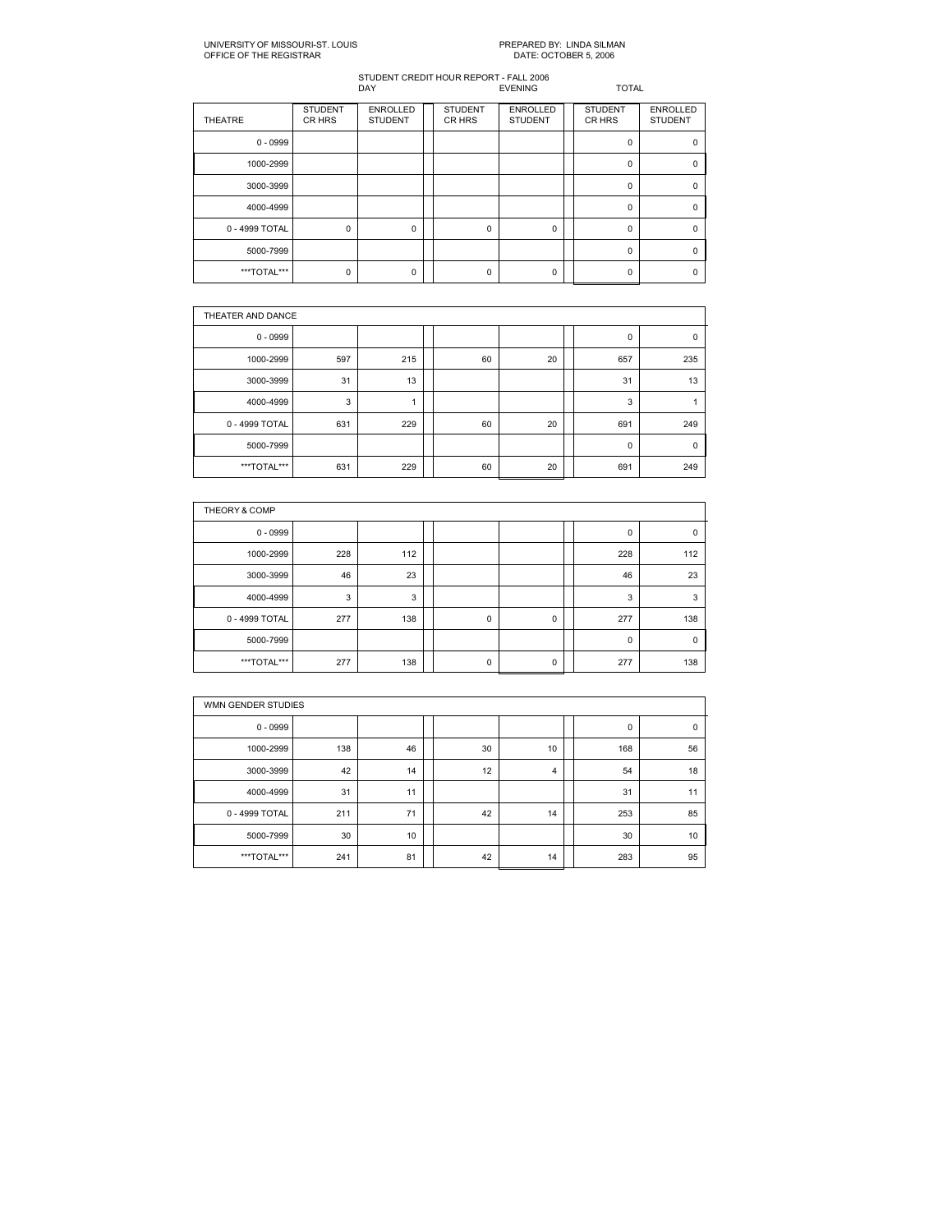| <b>ACCOUNTING</b> |             |             |  |             |             |  |             |             |  |  |  |
|-------------------|-------------|-------------|--|-------------|-------------|--|-------------|-------------|--|--|--|
| $0 - 0999$        |             |             |  |             |             |  | $\Omega$    | $\Omega$    |  |  |  |
| 1000-2999         |             |             |  |             |             |  | $\mathbf 0$ | $\mathbf 0$ |  |  |  |
| 3000-3999         |             |             |  |             |             |  | $\mathbf 0$ | $\Omega$    |  |  |  |
| 4000-4999         |             |             |  |             |             |  | $\Omega$    | $\mathbf 0$ |  |  |  |
| 0 - 4999 TOTAL    | $\mathbf 0$ | $\mathbf 0$ |  | $\mathbf 0$ | $\mathbf 0$ |  | $\mathbf 0$ | $\Omega$    |  |  |  |
| 5000-7999         | 339         | 113         |  |             |             |  | 339         | 113         |  |  |  |
| ***TOTAL***       | 339         | 113         |  | $\Omega$    | 0           |  | 339         | 113         |  |  |  |

|                | <b>BUSINESS ADMINISTRATION</b> |      |  |      |      |  |       |      |  |  |  |  |
|----------------|--------------------------------|------|--|------|------|--|-------|------|--|--|--|--|
| $0 - 0999$     |                                |      |  |      |      |  | 0     | 0    |  |  |  |  |
| 1000-2999      | 2796                           | 932  |  | 798  | 266  |  | 3594  | 1198 |  |  |  |  |
| 3000-3999      | 8348                           | 2791 |  | 3586 | 1200 |  | 11934 | 3991 |  |  |  |  |
| 4000-4999      | 732                            | 333  |  | 696  | 351  |  | 1428  | 684  |  |  |  |  |
| 0 - 4999 TOTAL | 11876                          | 4056 |  | 5080 | 1817 |  | 16956 | 5873 |  |  |  |  |
| 5000-7999      | 640                            | 216  |  |      |      |  | 640   | 216  |  |  |  |  |
| ***TOTAL***    | 12516                          | 4272 |  | 5080 | 1817 |  | 17596 | 6089 |  |  |  |  |

| <b>FINANCE</b> | <b>STUDENT</b><br>CR HRS | <b>ENROLLED</b><br><b>STUDENT</b> | <b>STUDENT</b><br>CR HRS | <b>ENROLLED</b><br><b>STUDENT</b> | <b>STUDENT</b><br>CR HRS | <b>ENROLLED</b><br><b>STUDENT</b> |
|----------------|--------------------------|-----------------------------------|--------------------------|-----------------------------------|--------------------------|-----------------------------------|
| $0 - 0999$     |                          |                                   |                          |                                   | $\mathbf 0$              | $\Omega$                          |
| 1000-2999      |                          |                                   |                          |                                   | $\Omega$                 | $\Omega$                          |
| 3000-3999      |                          |                                   |                          |                                   | $\mathbf 0$              | $\Omega$                          |
| 4000-4999      |                          |                                   |                          |                                   | $\Omega$                 | $\Omega$                          |
| 0 - 4999 TOTAL | 0                        | 0                                 | $\Omega$                 | 0                                 | $\Omega$                 | $\Omega$                          |
| 5000-7999      | 363                      | 121                               |                          |                                   | 363                      | 121                               |
| ***TOTAL***    | 363                      | 121                               | $\Omega$                 | $\Omega$                          | 363                      | 121                               |

| <b>INFO SYSTEMS</b> | <b>STUDENT</b><br>CR HRS | <b>ENROLLED</b><br><b>STUDENT</b> | <b>STUDENT</b><br>CR HRS | <b>ENROLLED</b><br><b>STUDENT</b> | <b>STUDENT</b><br>CR HRS | <b>ENROLLED</b><br><b>STUDENT</b> |
|---------------------|--------------------------|-----------------------------------|--------------------------|-----------------------------------|--------------------------|-----------------------------------|
| $0 - 0999$          |                          |                                   |                          |                                   | 0                        | $\Omega$                          |
| 1000-2999           |                          |                                   |                          |                                   | $\mathbf 0$              | $\Omega$                          |
| 3000-3999           |                          |                                   |                          |                                   | 0                        | $\Omega$                          |
| 4000-4999           |                          |                                   |                          |                                   | 0                        | $\Omega$                          |
| 0 - 4999 TOTAL      | $\mathbf 0$              | $\Omega$                          | $\Omega$                 | $\Omega$                          | $\Omega$                 | O                                 |
| 5000-7999           | 558                      | 186                               |                          |                                   | 558                      | 186                               |
| ***TOTAL***         | 558                      | 186                               | $\Omega$                 | 0                                 | 558                      | 186                               |

| LOG & OM       | <b>STUDENT</b><br>CR HRS | <b>ENROLLED</b><br><b>STUDENT</b> | <b>STUDENT</b><br>CR HRS | <b>ENROLLED</b><br><b>STUDENT</b> | <b>STUDENT</b><br>CR HRS | <b>ENROLLED</b><br><b>STUDENT</b> |
|----------------|--------------------------|-----------------------------------|--------------------------|-----------------------------------|--------------------------|-----------------------------------|
| $0 - 0999$     |                          |                                   |                          |                                   | 0                        | $\Omega$                          |
| 1000-2999      |                          |                                   |                          |                                   | 0                        | $\Omega$                          |
| 3000-3999      |                          |                                   |                          |                                   | $\Omega$                 | $\Omega$                          |
| 4000-4999      |                          |                                   |                          |                                   | 0                        | $\mathbf 0$                       |
| 0 - 4999 TOTAL | 0                        | $\Omega$                          | $\Omega$                 | $\Omega$                          | $\Omega$                 | $\Omega$                          |
| 5000-7999      | 462                      | 154                               |                          |                                   | 462                      | 154                               |
| ***TOTAL***    | 462                      | 154                               | 0                        | 0                                 | 462                      | 154                               |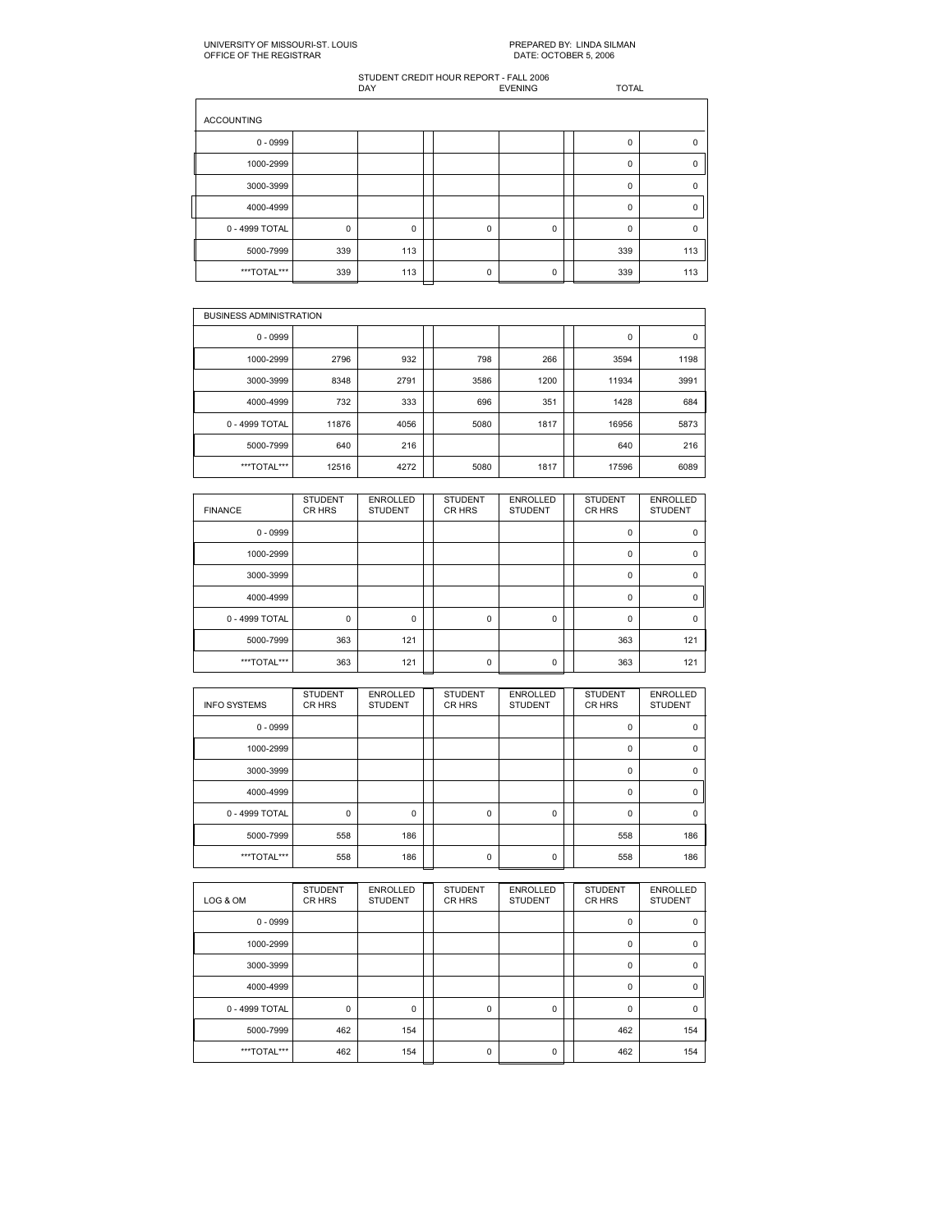| UNIVERSITY OF MISSOURI-ST. LOUIS<br>OFFICE OF ADMISSIONS AND RECORDS |             |                                               | PREPARED BY: LINDA SILMAN<br>DATE: OCTOBER 5, 2006 |                |  |              |             |  |
|----------------------------------------------------------------------|-------------|-----------------------------------------------|----------------------------------------------------|----------------|--|--------------|-------------|--|
| <b>MANAGEMENT</b>                                                    |             | STUDENT CREDIT HOUR REPORT - FALL 2006<br>DAY |                                                    | <b>EVENING</b> |  | <b>TOTAL</b> |             |  |
| $0 - 0999$                                                           |             |                                               |                                                    |                |  | $\mathbf 0$  | $\mathbf 0$ |  |
| 1000-2999                                                            |             |                                               |                                                    |                |  | $\Omega$     | $\mathbf 0$ |  |
| 3000-3999                                                            |             |                                               |                                                    |                |  | $\mathbf 0$  | $\mathbf 0$ |  |
| 4000-4999                                                            |             |                                               |                                                    |                |  | $\mathbf 0$  | $\mathbf 0$ |  |
| 0 - 4999 TOTAL                                                       | 0           | 0                                             | $\mathbf 0$                                        | $\mathbf 0$    |  | $\mathbf 0$  | $\pmb{0}$   |  |
| 5000-7999                                                            | 483         | 161                                           |                                                    |                |  | 483          | 161         |  |
| ***TOTAL***                                                          | 483         | 161                                           | $\Omega$                                           | $\mathbf 0$    |  | 483          | 161         |  |
| MANAGEMENT INFORMATION SYSTEMS                                       |             |                                               |                                                    |                |  |              |             |  |
| $0 - 0999$                                                           |             |                                               |                                                    |                |  | $\mathbf 0$  | $\mathbf 0$ |  |
| 1000-2999                                                            |             |                                               |                                                    |                |  | $\mathbf 0$  | $\mathbf 0$ |  |
| 3000-3999                                                            |             |                                               |                                                    |                |  | $\mathbf 0$  | $\mathbf 0$ |  |
| 4000-4999                                                            |             |                                               |                                                    |                |  | $\mathbf 0$  | $\pmb{0}$   |  |
|                                                                      |             |                                               |                                                    |                |  |              |             |  |
| 0 - 4999 TOTAL                                                       | 0           | 0                                             | $\mathbf 0$                                        | $\mathbf 0$    |  | $\mathbf 0$  | $\mathbf 0$ |  |
| 5000-7999                                                            |             |                                               |                                                    |                |  | $\mathbf 0$  | $\mathbf 0$ |  |
| ***TOTAL***                                                          | $\mathbf 0$ | $\mathbf 0$                                   | $\mathbf 0$                                        | $\mathbf 0$    |  | $\mathbf 0$  | $\mathsf 0$ |  |

| <b>MARKETING</b> |     |     |  |   |   |  |          |          |  |  |  |  |
|------------------|-----|-----|--|---|---|--|----------|----------|--|--|--|--|
| $0 - 0999$       |     |     |  |   |   |  | 0        | $\Omega$ |  |  |  |  |
| 1000-2999        |     |     |  |   |   |  | 0        | $\Omega$ |  |  |  |  |
| 3000-3999        |     |     |  |   |   |  | $\Omega$ | $\Omega$ |  |  |  |  |
| 4000-4999        |     |     |  |   |   |  | $\Omega$ | $\Omega$ |  |  |  |  |
| 0 - 4999 TOTAL   | 0   | 0   |  | 0 | 0 |  | $\Omega$ | $\Omega$ |  |  |  |  |
| 5000-7999        | 480 | 160 |  |   |   |  | 480      | 160      |  |  |  |  |
| ***TOTAL***      | 480 | 160 |  | 0 | 0 |  | 480      | 160      |  |  |  |  |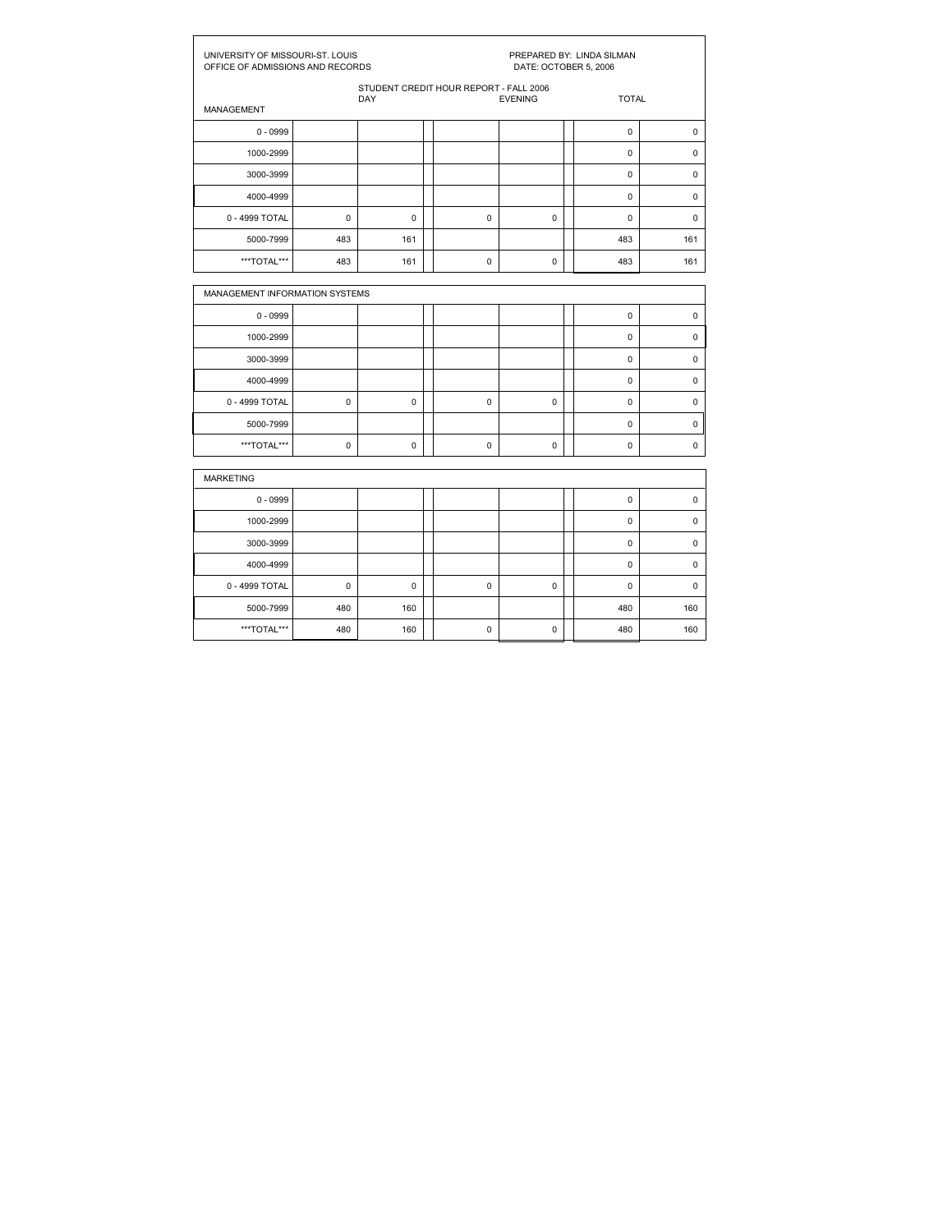# PREPARED BY: LINDA SILMAN<br>DATE: OCTOBER 5, 2006

| <b>ADULT</b><br><b>EDUCATION</b> | <b>STUDENT</b><br>CR HRS | <b>ENROLLED</b><br><b>STUDENT</b> | <b>STUDENT</b><br>CR HRS | <b>ENROLLED</b><br><b>STUDENT</b> | <b>STUDENT</b><br>CR HRS | <b>ENROLLED</b><br><b>STUDENT</b> |
|----------------------------------|--------------------------|-----------------------------------|--------------------------|-----------------------------------|--------------------------|-----------------------------------|
| $0 - 0999$                       |                          |                                   |                          |                                   | 0                        | $\Omega$                          |
| 1000-2999                        |                          |                                   |                          |                                   | 0                        | $\mathbf 0$                       |
| 3000-3999                        |                          |                                   |                          |                                   | $\Omega$                 | $\Omega$                          |
| 4000-4999                        |                          |                                   |                          |                                   | $\Omega$                 | $\Omega$                          |
| 0 - 4999 TOTAL                   | 0                        | 0                                 | 0                        | 0                                 | 0                        | $\Omega$                          |
| 5000-7999                        | 153                      | 49                                |                          |                                   | 153                      | 49                                |
| ***TOTAL***                      | 153                      | 49                                | 0                        | 0                                 | 153                      | 49                                |

|                | <b>COUNSELOR EDUCATION</b> |     |  |    |   |  |             |             |  |  |  |
|----------------|----------------------------|-----|--|----|---|--|-------------|-------------|--|--|--|
| $0 - 0999$     |                            |     |  |    |   |  | 0           | 0           |  |  |  |
| 1000-2999      |                            |     |  |    |   |  | 0           | $\mathbf 0$ |  |  |  |
| 3000-3999      |                            |     |  | 27 | 9 |  | 27          | 9           |  |  |  |
| 4000-4999      |                            |     |  |    |   |  | $\mathbf 0$ | $\Omega$    |  |  |  |
| 0 - 4999 TOTAL | $\mathbf 0$                | 0   |  | 27 | 9 |  | 27          | 9           |  |  |  |
| 5000-7999      | 918                        | 307 |  |    |   |  | 918         | 307         |  |  |  |
| ***TOTAL***    | 918                        | 307 |  | 27 | 9 |  | 945         | 316         |  |  |  |

|                | EARLY CHILDHOOD EDUCATION |                |  |   |   |  |     |                |  |  |  |
|----------------|---------------------------|----------------|--|---|---|--|-----|----------------|--|--|--|
| $0 - 0999$     |                           |                |  |   |   |  | 0   | 0              |  |  |  |
| 1000-2999      |                           |                |  |   |   |  | 0   | $\Omega$       |  |  |  |
| 3000-3999      | 56                        | 30             |  |   |   |  | 56  | 30             |  |  |  |
| 4000-4999      | 228                       | 44             |  |   |   |  | 228 | 44             |  |  |  |
| 0 - 4999 TOTAL | 284                       | 74             |  | 0 | 0 |  | 284 | 74             |  |  |  |
| 5000-7999      | 6                         | $\overline{2}$ |  |   |   |  | 6   | $\overline{2}$ |  |  |  |
| ***TOTAL***    | 290                       | 76             |  | 0 | 0 |  | 290 | 76             |  |  |  |

| <b>EDUCATION</b> |     |     |  |             |   |  |             |          |  |  |  |  |
|------------------|-----|-----|--|-------------|---|--|-------------|----------|--|--|--|--|
| $0 - 0999$       |     |     |  |             |   |  | 0           | $\Omega$ |  |  |  |  |
| 1000-2999        | 22  | 12  |  |             |   |  | 22          | 12       |  |  |  |  |
| 3000-3999        |     |     |  |             |   |  | $\mathbf 0$ | $\Omega$ |  |  |  |  |
| 4000-4999        |     |     |  |             |   |  | $\mathbf 0$ | $\Omega$ |  |  |  |  |
| 0 - 4999 TOTAL   | 22  | 12  |  | $\mathbf 0$ | 0 |  | 22          | 12       |  |  |  |  |
| 5000-7999        | 326 | 120 |  |             |   |  | 326         | 120      |  |  |  |  |
| ***TOTAL***      | 348 | 132 |  | 0           | 0 |  | 348         | 132      |  |  |  |  |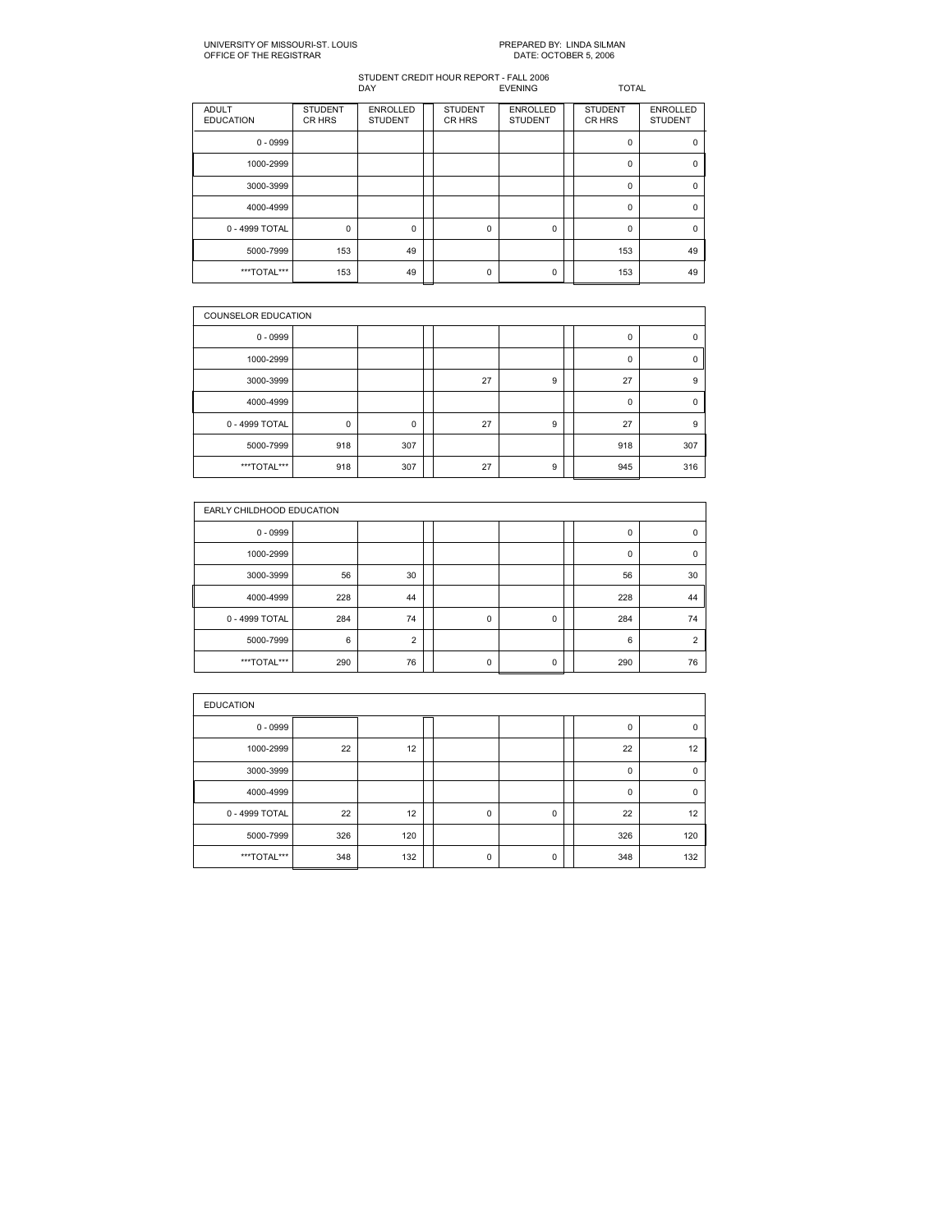# PREPARED BY: LINDA SILMAN<br>DATE: OCTOBER 5, 2006

| <b>EDUCATIONAL</b><br><b>ADMINISTRATION</b> | <b>STUDENT</b><br>CR HRS | <b>ENROLLED</b><br><b>STUDENT</b> | <b>STUDENT</b><br>CR HRS | <b>ENROLLED</b><br><b>STUDENT</b> | <b>STUDENT</b><br>CR HRS | <b>ENROLLED</b><br><b>STUDENT</b> |
|---------------------------------------------|--------------------------|-----------------------------------|--------------------------|-----------------------------------|--------------------------|-----------------------------------|
| $0 - 0999$                                  |                          |                                   |                          |                                   | $\Omega$                 | $\Omega$                          |
| 1000-2999                                   |                          |                                   |                          |                                   | 0                        | $\Omega$                          |
| 3000-3999                                   |                          |                                   |                          |                                   | $\Omega$                 | $\Omega$                          |
| 4000-4999                                   |                          |                                   |                          |                                   | $\Omega$                 | $\Omega$                          |
| 0 - 4999 TOTAL                              | 0                        | 0                                 | $\mathbf 0$              | 0                                 | $\Omega$                 | $\Omega$                          |
| 5000-7999                                   | 645                      | 215                               |                          |                                   | 645                      | 215                               |
| ***TOTAL***                                 | 645                      | 215                               | 0                        | 0                                 | 645                      | 215                               |

| EDUCATIONAL FOUNDATIONS |             |          |  |   |             |  |          |  |  |  |
|-------------------------|-------------|----------|--|---|-------------|--|----------|--|--|--|
| $0 - 0999$              |             |          |  |   |             |  | 0        |  |  |  |
| 1000-2999               |             |          |  |   |             |  | $\Omega$ |  |  |  |
| 3000-3999               |             |          |  |   |             |  | $\Omega$ |  |  |  |
| 4000-4999               |             |          |  |   |             |  | $\Omega$ |  |  |  |
| 0 - 4999 TOTAL          | $\mathbf 0$ | $\Omega$ |  | 0 | $\mathbf 0$ |  | $\Omega$ |  |  |  |
| 5000-7999               |             |          |  |   |             |  | O        |  |  |  |
| ***TOTAL***             | $\Omega$    | ŋ        |  | U | $\Omega$    |  | n        |  |  |  |

|                | EDUCATIONAL PSYCHOLOGY |     |  |    |   |  |     |             |  |  |  |  |
|----------------|------------------------|-----|--|----|---|--|-----|-------------|--|--|--|--|
| $0 - 0999$     |                        |     |  |    |   |  | 0   | $\mathbf 0$ |  |  |  |  |
| 1000-2999      | 21                     |     |  | 12 | 4 |  | 33  | 11          |  |  |  |  |
| 3000-3999      | 24                     | 8   |  | 12 | 4 |  | 36  | 12          |  |  |  |  |
| 4000-4999      |                        |     |  |    |   |  | 0   | 0           |  |  |  |  |
| 0 - 4999 TOTAL | 45                     | 15  |  | 24 | 8 |  | 69  | 23          |  |  |  |  |
| 5000-7999      | 358                    | 112 |  |    |   |  | 358 | 112         |  |  |  |  |
| ***TOTAL***    | 403                    | 127 |  | 24 | 8 |  | 427 | 135         |  |  |  |  |

|                | EDUCATIONAL RESEARCH |     |  |          |   |  |          |          |  |  |  |  |
|----------------|----------------------|-----|--|----------|---|--|----------|----------|--|--|--|--|
| $0 - 0999$     |                      |     |  |          |   |  | 0        | 0        |  |  |  |  |
| 1000-2999      |                      |     |  |          |   |  | 0        | 0        |  |  |  |  |
| 3000-3999      |                      |     |  |          |   |  | $\Omega$ | $\Omega$ |  |  |  |  |
| 4000-4999      |                      |     |  |          |   |  | 0        | $\Omega$ |  |  |  |  |
| 0 - 4999 TOTAL | $\mathbf 0$          | 0   |  | 0        | 0 |  | $\Omega$ |          |  |  |  |  |
| 5000-7999      | 498                  | 166 |  |          |   |  | 498      | 166      |  |  |  |  |
| ***TOTAL***    | 498                  | 166 |  | $\Omega$ | 0 |  | 498      | 166      |  |  |  |  |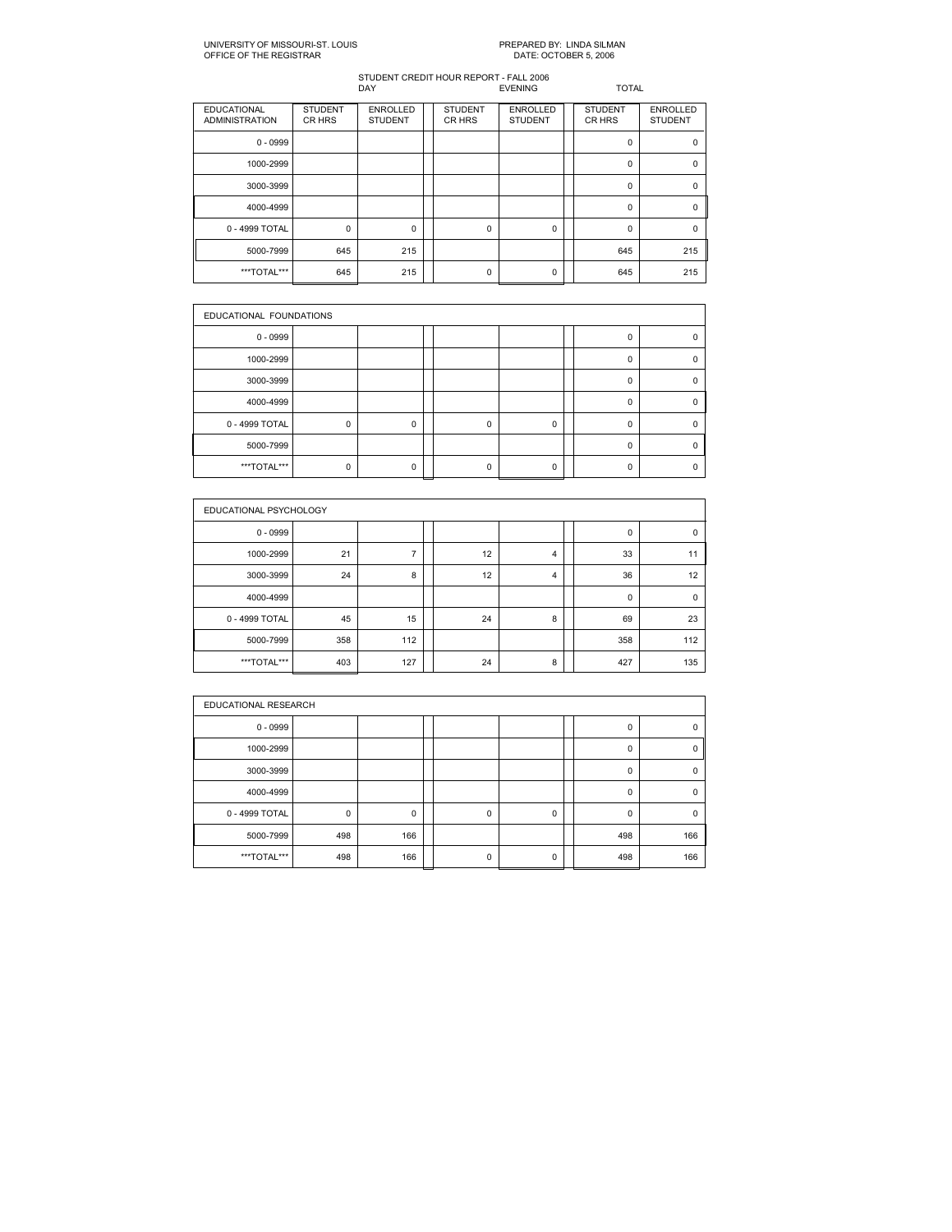#### UNIVERSITY OF MISSOURIST. LOUIS PREPARED BY: LINDA SILMAN OFFICE OF ADMISSIONS AND RECORDS

| <b>EDUCATIONAL</b><br><b>TECHNOLOGY</b> | <b>STUDENT</b><br>CR HRS | <b>ENROLLED</b><br><b>STUDENT</b> | <b>STUDENT</b><br>CR HRS | <b>ENROLLED</b><br><b>STUDENT</b> | <b>STUDENT</b><br>CR HRS | <b>ENROLLED</b><br><b>STUDENT</b> |
|-----------------------------------------|--------------------------|-----------------------------------|--------------------------|-----------------------------------|--------------------------|-----------------------------------|
| $0 - 0999$                              |                          |                                   |                          |                                   | 0                        | $\Omega$                          |
| 1000-2999                               |                          |                                   |                          |                                   | 0                        | $\mathbf 0$                       |
| 3000-3999                               |                          |                                   |                          |                                   | $\Omega$                 | $\Omega$                          |
| 4000-4999                               |                          |                                   |                          |                                   | $\Omega$                 | $\Omega$                          |
| 0 - 4999 TOTAL                          | 0                        | $\Omega$                          | 0                        | 0                                 | $\Omega$                 | $\Omega$                          |
| 5000-7999                               | 81                       | 27                                |                          |                                   | 81                       | 27                                |
| ***TOTAL***                             | 81                       | 27                                | 0                        | 0                                 | 81                       | 27                                |

|                | ELEMENTARY EDUCATION |     |  |     |    |  |      |             |  |  |  |  |
|----------------|----------------------|-----|--|-----|----|--|------|-------------|--|--|--|--|
| $0 - 0999$     |                      |     |  |     |    |  | 0    | $\mathbf 0$ |  |  |  |  |
| 1000-2999      |                      |     |  |     |    |  | 0    | $\mathbf 0$ |  |  |  |  |
| 3000-3999      | 366                  | 122 |  | 27  | 9  |  | 393  | 131         |  |  |  |  |
| 4000-4999      | 1374                 | 343 |  | 195 | 65 |  | 1569 | 408         |  |  |  |  |
| 0 - 4999 TOTAL | 1740                 | 465 |  | 222 | 74 |  | 1962 | 539         |  |  |  |  |
| 5000-7999      | 211                  | 71  |  |     |    |  | 211  | 71          |  |  |  |  |
| ***TOTAL***    | 1951                 | 536 |  | 222 | 74 |  | 2173 | 610         |  |  |  |  |

| <b>HIGHER ED</b> |     |    |  |   |             |  |          |             |  |  |
|------------------|-----|----|--|---|-------------|--|----------|-------------|--|--|
| $0 - 0999$       |     |    |  |   |             |  | 0        | 0           |  |  |
| 1000-2999        |     |    |  |   |             |  | 0        | 0           |  |  |
| 3000-3999        |     |    |  |   |             |  | $\Omega$ | $\mathbf 0$ |  |  |
| 4000-4999        |     |    |  |   |             |  | 0        | $\mathbf 0$ |  |  |
| 0 - 4999 TOTAL   | 0   | 0  |  | 0 | 0           |  | 0        | $\mathbf 0$ |  |  |
| 5000-7999        | 189 | 63 |  |   |             |  | 189      | 63          |  |  |
| ***TOTAL***      | 189 | 63 |  | 0 | $\mathbf 0$ |  | 189      | 63          |  |  |

| MIDDLE ED      |     |    |  |             |   |  |          |             |  |  |  |
|----------------|-----|----|--|-------------|---|--|----------|-------------|--|--|--|
| $0 - 0999$     |     |    |  |             |   |  | 0        | $\mathbf 0$ |  |  |  |
| 1000-2999      |     |    |  |             |   |  | 0        | $\mathbf 0$ |  |  |  |
| 3000-3999      |     |    |  |             |   |  | $\Omega$ | $\Omega$    |  |  |  |
| 4000-4999      | 108 | 36 |  |             |   |  | 108      | 36          |  |  |  |
| 0 - 4999 TOTAL | 108 | 36 |  | $\mathbf 0$ | 0 |  | 108      | 36          |  |  |  |
| 5000-7999      |     |    |  |             |   |  | $\Omega$ | $\Omega$    |  |  |  |
| ***TOTAL***    | 108 | 36 |  | $\mathbf 0$ | 0 |  | 108      | 36          |  |  |  |

|                | PHYSICAL EDUCATION |     |  |     |    |  |             |     |  |  |  |
|----------------|--------------------|-----|--|-----|----|--|-------------|-----|--|--|--|
| $0 - 0999$     |                    |     |  |     |    |  | $\mathbf 0$ | 0   |  |  |  |
| 1000-2999      | 33                 | 11  |  |     |    |  | 33          | 11  |  |  |  |
| 3000-3999      | 1204               | 385 |  | 135 | 50 |  | 1339        | 435 |  |  |  |
| 4000-4999      | 72                 | 12  |  |     |    |  | 72          | 12  |  |  |  |
| 0 - 4999 TOTAL | 1309               | 408 |  | 135 | 50 |  | 1444        | 458 |  |  |  |
| 5000-7999      | 30                 | 10  |  |     |    |  | 30          | 10  |  |  |  |
| ***TOTAL***    | 1339               | 418 |  | 135 | 50 |  | 1474        | 468 |  |  |  |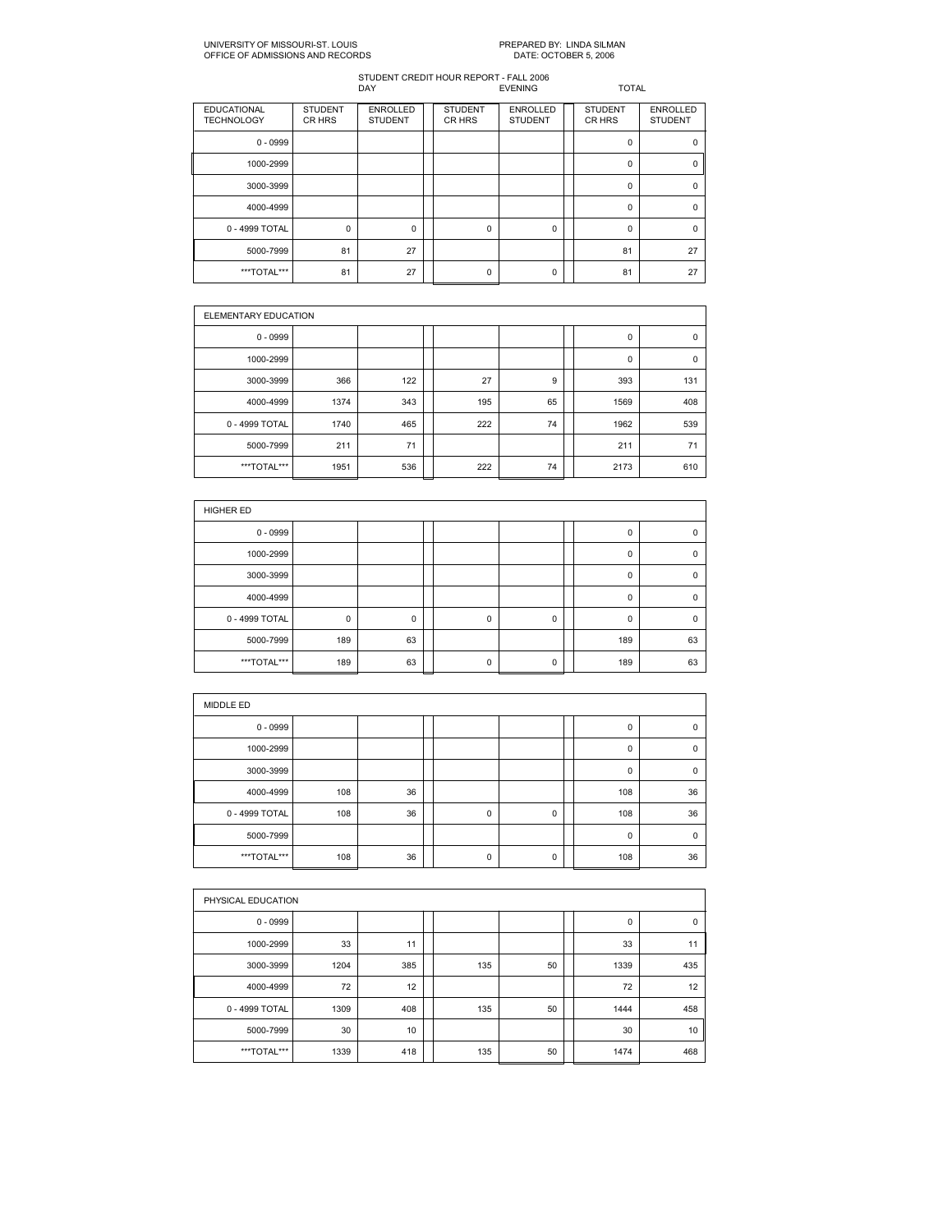#### UNIVERSITY OF MISSOURIST. LOUIS PREPARED BY: LINDA SILMAN OFFICE OF ADMISSIONS AND RECORDS

| <b>SECONDARY</b><br><b>EDUCATION</b> | <b>STUDENT</b><br>CR HRS | <b>ENROLLED</b><br><b>STUDENT</b> | <b>STUDENT</b><br>CR HRS | <b>ENROLLED</b><br><b>STUDENT</b> | <b>STUDENT</b><br>CR HRS | <b>ENROLLED</b><br><b>STUDENT</b> |
|--------------------------------------|--------------------------|-----------------------------------|--------------------------|-----------------------------------|--------------------------|-----------------------------------|
| $0 - 0999$                           |                          |                                   |                          |                                   | $\mathbf 0$              | $\mathbf 0$                       |
| 1000-2999                            |                          |                                   |                          |                                   | 0                        | $\Omega$                          |
| 3000-3999                            | 72                       | 24                                | 21                       | 7                                 | 93                       | 31                                |
| 4000-4999                            | 616                      | 122                               | 54                       | 18                                | 670                      | 140                               |
| 0 - 4999 TOTAL                       | 688                      | 146                               | 75                       | 25                                | 763                      | 171                               |
| 5000-7999                            | 162                      | 61                                |                          |                                   | 162                      | 61                                |
| ***TOTAL***                          | 850                      | 207                               | 75                       | 25                                | 925                      | 232                               |

| <b>SPECIAL</b><br><b>EDUCATION</b> | <b>STUDENT</b><br>CR HRS | <b>ENROLLED</b><br><b>STUDENT</b> | <b>STUDENT</b><br>CR HRS | <b>ENROLLED</b><br><b>STUDENT</b> | <b>STUDENT</b><br>CR HRS | <b>ENROLLED</b><br><b>STUDENT</b> |
|------------------------------------|--------------------------|-----------------------------------|--------------------------|-----------------------------------|--------------------------|-----------------------------------|
| $0 - 0999$                         |                          |                                   |                          |                                   | $\mathbf 0$              | $\mathbf 0$                       |
| 1000-2999                          |                          |                                   |                          |                                   | $\mathbf 0$              | 0                                 |
| 3000-3999                          | 24                       | 8                                 | 60                       | 20                                | 84                       | 28                                |
| 4000-4999                          | 84                       | 18                                | 27                       | 9                                 | 111                      | 27                                |
| 0 - 4999 TOTAL                     | 108                      | 26                                | 87                       | 29                                | 195                      | 55                                |
| 5000-7999                          | 354                      | 119                               |                          |                                   | 354                      | 119                               |
| ***TOTAL***                        | 462                      | 145                               | 87                       | 29                                | 549                      | 174                               |

| <b>TEACHER</b><br><b>EDUCATION</b> | <b>STUDENT</b><br>CR HRS | <b>ENROLLED</b><br><b>STUDENT</b> | <b>STUDENT</b><br>CR HRS | <b>ENROLLED</b><br><b>STUDENT</b> | <b>STUDENT</b><br>CR HRS | <b>ENROLLED</b><br><b>STUDENT</b> |
|------------------------------------|--------------------------|-----------------------------------|--------------------------|-----------------------------------|--------------------------|-----------------------------------|
| $0 - 0999$                         |                          |                                   |                          |                                   | $\mathbf 0$              | $\mathbf 0$                       |
| 1000-2999                          | 1062                     | 354                               | 69                       | 23                                | 1131                     | 377                               |
| 3000-3999                          | 1308                     | 436                               | 27                       | 9                                 | 1335                     | 445                               |
| 4000-4999                          | 108                      | 36                                | 81                       | 27                                | 189                      | 63                                |
| 0 - 4999 TOTAL                     | 2478                     | 826                               | 177                      | 59                                | 2655                     | 885                               |
| 5000-7999                          | 818                      | 255                               |                          |                                   | 818                      | 255                               |
| ***TOTAL***                        | 3296                     | 1081                              | 177                      | 59                                | 3473                     | 1140                              |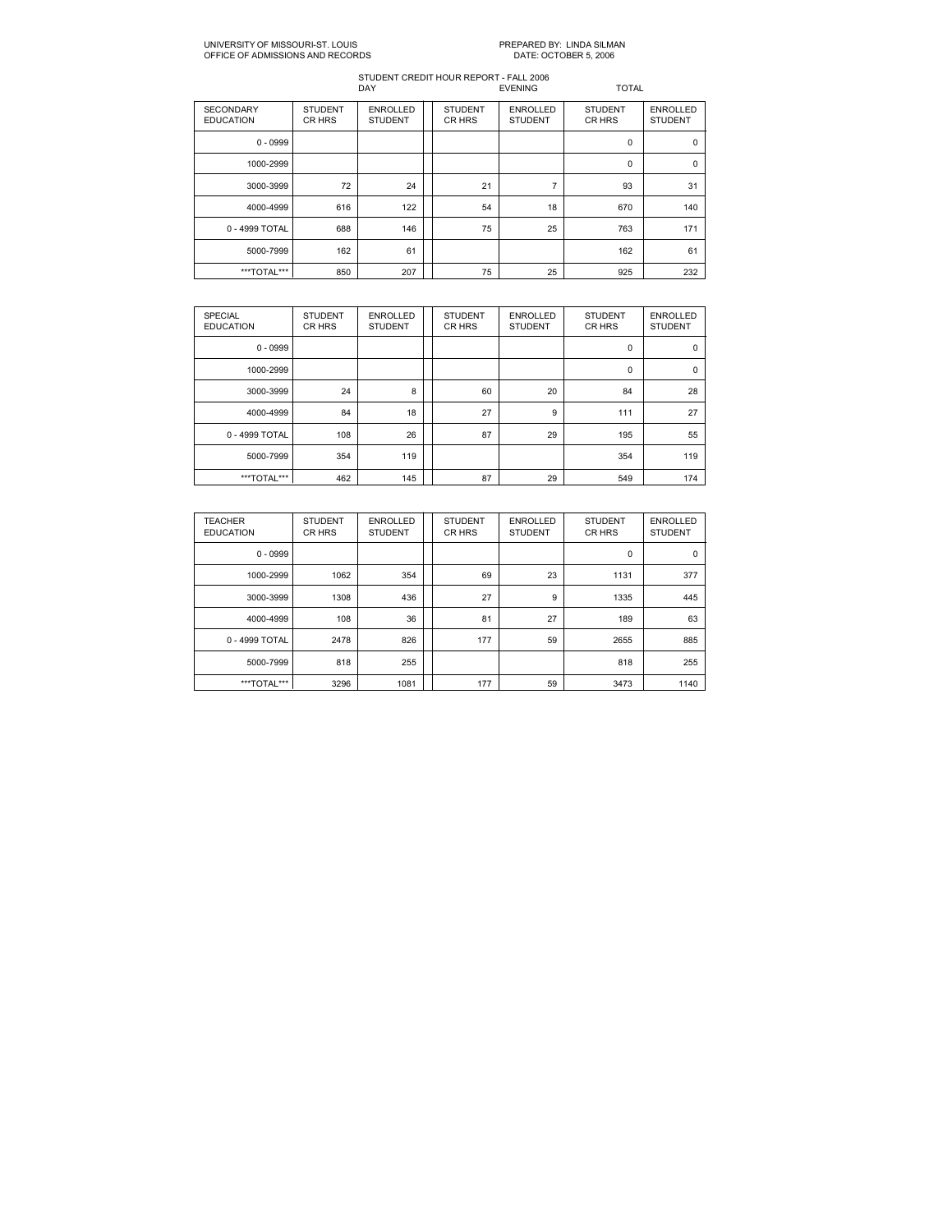## UNIVERSITY OF MISSOURIST. LOUIS PREPARED BY: LINDA SILMAN OFFICE OF THE REGISTRAR DATE: OCTOBER 5, 2006

### STUDENT CREDIT HOUR REPORT FALL 2006 DAY EVENING TOTAL

| TOTAL COLLEGE<br><b>ARTS &amp; SCIENCE</b> | <b>STUDENT</b><br>CR HRS | <b>ENROLLED</b><br><b>STUDENT</b> | <b>STUDENT</b><br>CR HRS | <b>ENROLLED</b><br><b>STUDENT</b> | <b>STUDENT</b><br>CR HRS | <b>ENROLLED</b><br><b>STUDENT</b> |
|--------------------------------------------|--------------------------|-----------------------------------|--------------------------|-----------------------------------|--------------------------|-----------------------------------|
| $0 - 0999$                                 | 222                      | 74                                | 45                       | 15                                | 267                      | 89                                |
| 1000-2999                                  | 33961                    | 10650                             | 7096                     | 2194                              | 41057                    | 12844                             |
| 3000-3999                                  | 6904                     | 2324                              | 2017                     | 688                               | 8921                     | 3012                              |
| 4000-4999                                  | 4435                     | 1563                              | 1645                     | 550                               | 6080                     | 2113                              |
| 0 - 4999 TOTAL                             | 45522                    | 14611                             | 10803                    | 3447                              | 56325                    | 18058                             |
| 5000-7999                                  | 4331                     | 1510                              | 0                        | 0                                 | 4331                     | 1510                              |
| ***TOTAL***                                | 49853                    | 16121                             | 10803                    | 3447                              | 60656                    | 19568                             |
| $**$                                       | 1680                     | 521                               | 113                      | 37                                | 1793                     | 558                               |

| <b>TOTAL COLLEGE</b><br>OF BUSINESS  |             |          |      |      |             |             |
|--------------------------------------|-------------|----------|------|------|-------------|-------------|
| $0 - 0999$                           | $\mathbf 0$ | 0        | 0    | 0    | $\mathbf 0$ | $\mathbf 0$ |
| 1000-2999                            | 2796        | 932      | 798  | 266  | 3594        | 1198        |
| 3000-3999                            | 8348        | 2791     | 3586 | 1200 | 11934       | 3991        |
| 4000-4999                            | 732         | 333      | 696  | 351  | 1428        | 684         |
| 0 - 4999 TOTAL                       | 11876       | 4056     | 5080 | 1817 | 16956       | 5873        |
| 5000-7999                            | 3325        | 1111     | 0    | 0    | 3325        | 1111        |
| ***TOTAL***                          | 15201       | 5167     | 5080 | 1817 | 20281       | 6984        |
| $**$                                 | 9           | 3        | 3    | 1    | 12          | 4           |
| <b>TOTAL COLLEGE</b><br>OF EDUCATION |             |          |      |      |             |             |
| $0 - 0999$                           | $\mathbf 0$ | $\Omega$ | 0    | 0    | $\mathbf 0$ | $\Omega$    |
| 1000-2999                            | 1138        | 384      | 81   | 27   | 1219        | 411         |

| 1000-2999      | 1138  | 384  | 81  | 27  | 1219  | 411  |
|----------------|-------|------|-----|-----|-------|------|
| 3000-3999      | 3054  | 1013 | 309 | 108 | 3363  | 1121 |
| 4000-4999      | 2590  | 611  | 357 | 119 | 2947  | 730  |
| 0 - 4999 TOTAL | 6782  | 2008 | 747 | 254 | 7529  | 2262 |
| 5000-7999      | 4749  | 1577 | 0   | 0   | 4749  | 1577 |
| ***TOTAL***    | 11531 | 3585 | 747 | 254 | 12278 | 3839 |

| TOTAL COLLEGE<br>OF FINE ARTS      |             |      |             |     |             |             |
|------------------------------------|-------------|------|-------------|-----|-------------|-------------|
| $0 - 0999$                         | $\mathbf 0$ | 0    | $\mathbf 0$ | 0   | $\mathbf 0$ | $\mathbf 0$ |
| 1000-2999                          | 8532        | 3210 | 720         | 248 | 9252        | 3458        |
| 3000-3999                          | 2326        | 845  | 126         | 42  | 2452        | 887         |
| 4000-4999                          | 420         | 166  | $\mathbf 0$ | 0   | 420         | 166         |
| 0 - 4999 TOTAL                     | 11278       | 4221 | 846         | 290 | 12124       | 4511        |
| 5000-7999                          | 334         | 114  | $\mathbf 0$ | 0   | 334         | 114         |
| ***TOTAL***                        | 11612       | 4335 | 846         | 290 | 12458       | 4625        |
| $**$                               | 257         | 86   | 15          | 5   | 272         | 91          |
| UMSL/WU ENGINEERING<br>PRE ENG INC | 139         | 61   |             |     |             |             |
| $0 - 0999$                         |             |      |             |     | $\mathbf 0$ | $\mathbf 0$ |
| 1000-2999                          | 139         | 61   | 407         | 163 | 546         | 224         |
| 3000-3999                          |             |      | 627         | 207 | 627         | 207         |
| 4000-4999                          |             |      | 457         | 169 | 457         | 169         |
| 0 - 4999 TOTAL                     | 139         | 61   | 1491        | 539 | 1630        | 600         |
| 5000-7999                          |             |      |             |     | $\mathbf 0$ | $\mathbf 0$ |
| ***TOTAL***                        | 139         | 61   | 1491        | 539 | 1630        | 600         |

\*\* INCLUDING NURSING AND HEALTH STUDIES

\*\*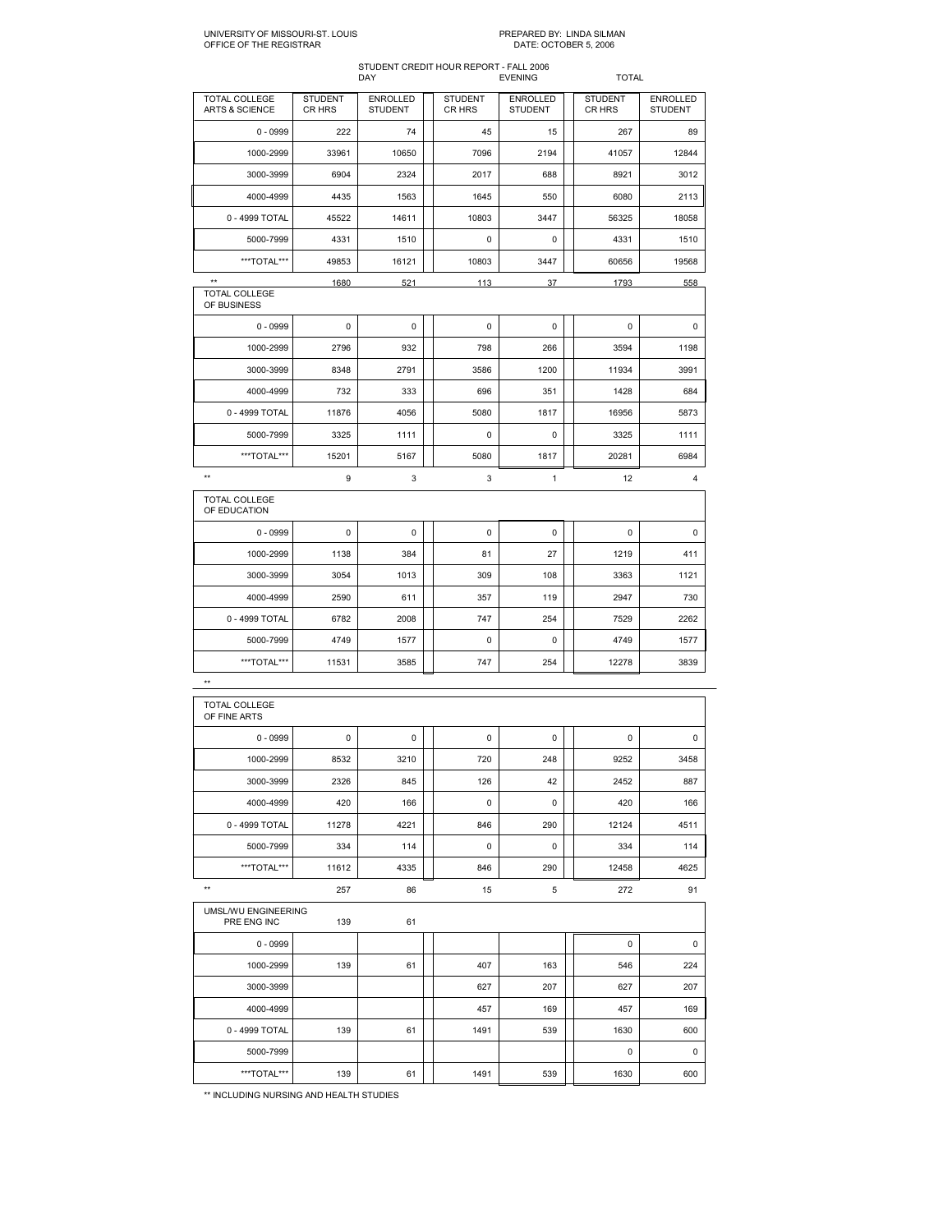# PREPARED BY: LINDA SILMAN<br>DATE: OCTOBER 5, 2006

### STUDENT CREDIT HOUR REPORT FALL 2006 DAY EVENING TOTAL

| <b>TOTAL SCHOOL</b><br><b>NURSING</b> | <b>STUDENT</b><br>CR HRS | <b>ENROLLED</b><br><b>STUDENT</b> | <b>STUDENT</b><br>CR HRS | <b>ENROLLED</b><br><b>STUDENT</b> | <b>STUDENT</b><br>CR HRS | <b>ENROLLED</b><br><b>STUDENT</b> |
|---------------------------------------|--------------------------|-----------------------------------|--------------------------|-----------------------------------|--------------------------|-----------------------------------|
| $0 - 0999$                            |                          |                                   |                          |                                   | $\mathbf 0$              | $\mathbf 0$                       |
| 1000-2999                             | 96                       | 32                                |                          |                                   | 96                       | 32                                |
| 3000-3999                             | 3107                     | 824                               | 417                      | 139                               | 3524                     | 963                               |
| 4000-4999                             | 461                      | 110                               |                          |                                   | 461                      | 110                               |
| 0 - 4999 TOTAL                        | 3664                     | 966                               | 417                      | 139                               | 4081                     | 1105                              |
| 5000-7999                             | 905                      | 273                               |                          |                                   | 905                      | 273                               |
| ***TOTAL***                           | 4569                     | 1239                              | 417                      | 139                               | 4986                     | 1378                              |

\*\*\* 3105 871

| <b>TOTAL</b><br><b>OPTOMETRY</b> |             |     |             |   |             |          |
|----------------------------------|-------------|-----|-------------|---|-------------|----------|
| $0 - 0999$                       | 0           | 0   | 0           | 0 | $\mathbf 0$ | 0        |
| 1000-2999                        | 0           | 0   | $\mathbf 0$ | 0 | $\mathbf 0$ | 0        |
| 3000-3999                        | 0           | 0   | $\mathbf 0$ | 0 | $\mathbf 0$ | $\Omega$ |
| 4000-4999                        | 0           | 0   | $\mathbf 0$ | 0 | $\mathbf 0$ | $\Omega$ |
| 0 - 4999 TOTAL                   | $\mathbf 0$ | 0   | $\mathbf 0$ | 0 | $\Omega$    | $\Omega$ |
| 5000-8999                        | 3450        | 911 |             |   | 3450        | 911      |
| ***TOTAL***                      | 3450        | 911 | 0           | 0 | 3450        | 911      |

| <b>TOTAL</b><br><b>GRADUATE</b>               |     |                |  |             |             |  |             |                |
|-----------------------------------------------|-----|----------------|--|-------------|-------------|--|-------------|----------------|
| $0 - 0999$                                    |     |                |  |             |             |  | $\mathbf 0$ | $\pmb{0}$      |
| 1000-2999                                     | 39  | 13             |  | 15          | 5           |  | 54          | 18             |
| 3000-3999                                     |     |                |  |             |             |  | $\mathbf 0$ | $\pmb{0}$      |
| 4000-4999                                     | 54  | 54             |  | 99          | 33          |  | 153         | 87             |
| 0 - 4999 TOTAL                                | 93  | 67             |  | 114         | 38          |  | 207         | 105            |
| 5000-8999                                     | 480 | 164            |  |             |             |  | 480         | 164            |
| ***TOTAL***                                   | 573 | 231            |  | 114         | 38          |  | 687         | 269            |
| $**$                                          | 3   | $\mathbf{1}$   |  |             |             |  | 3           | 1              |
| <b>TOTAL</b><br>MILITARY SCIENCE **<br>3<br>8 |     |                |  |             |             |  |             |                |
| $0 - 0999$                                    |     |                |  |             |             |  | $\mathbf 0$ | $\pmb{0}$      |
| 1000-2999                                     | 12  | 5              |  |             |             |  | 12          | 5              |
| 3000-3999                                     | 6   | $\overline{2}$ |  |             |             |  | 6           | $\overline{2}$ |
| 4000-4999                                     | 9   | 3              |  |             |             |  | 9           | 3              |
| 0 - 4999 TOTAL                                | 27  | 10             |  | 0           | $\pmb{0}$   |  | 27          | 10             |
| 5000-7999                                     |     |                |  |             |             |  | $\mathbf 0$ | $\mathbf 0$    |
| ***TOTAL***                                   | 27  | 10             |  | $\mathbf 0$ | $\mathsf 0$ |  | 27          | 10             |

\*\*\*COLLEGE OF NURSING & HEALTH STUDIES INCLUDED WITH NURSING \*\*\* \*\* INCLUDING NURSING AND HEALTH STUDIES